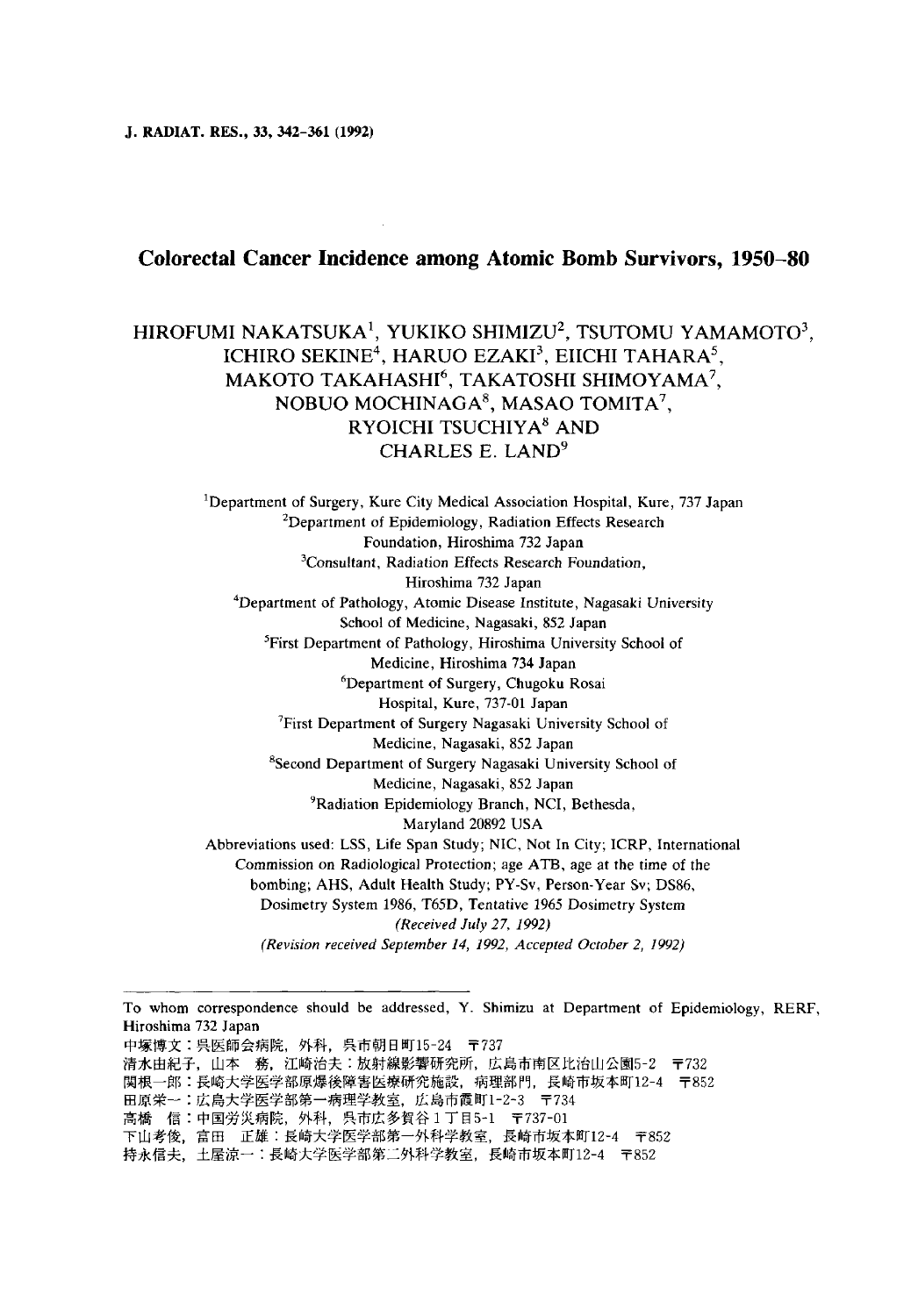#### Cancer Incidence /Colorectal cancer/Atomic bomb survivors/Life Span Study/Dose response

Colorectal cancer incidence in the LSS sample during 1950-80 was investigated. A total of 730 incidence cases of colorectal cancer were confirmed from a variety of sources. Sixty-two percent of the cancers were microscopically verified and 12% were ascertained through death certificate only.

The risk of colon cancer increased significantly with intestinal dose, but no definite increase of risk was observed for rectal cancer. Relative risk at 1 Sv and excess risk per  $10^4$  PY-Sv for colon cancer are 1.80 (90%) confidence internal 1.37-2.36) and 0.36 (90% confidence interval 0.06-0.77) respectively. City and sex did not significantly modify the dose-response of colon cancer, but the risk decreased with age at the time of bombings (ATB). The relative risk of colon cancer does not vary substantially over time following exposure. A non-linear dose response did not significantly improve the fit. Further, the anatomic location of the tumors indicate that the cecum and ascending, transverse and descending, and sigmoid colon seem equally sensitive to radiation. No difference in the distribution of tumor histological types could be observed by radiation dose.

## INTRODUCTION

Cancers of the colon and rectum are often grouped together under the rubric of colorectal cancer in statistical abstracts of site-specific cancer risk, and they share certain epidemiological similarities<sup>1)</sup>. Both organs are considered to be at risk for cancer induction by ionizing radiation, but the supporting epidemiological evidence comes from different types of exposed populations. In general, excess colon cancer is seen in populations with organ doses of a few Gy or less , while excess rectal cancer is found in therapeutically-irradiated populations with highly localized, partial-body exposures giving rectal doses of tens of  $Gy^2$ .

Probably the strongest evidence for radiation induction of colon cancer comes from the Life Span Study (LSS) mortality follow-up, based on death certificantes<sup>3)</sup>. For rectal cancer, on the other hand, there has never been any indication of an increasing trend in mortality with increasing dose in the LSS sample. Analyses of the tumor registry data for 1959-1970 found significantly increasing trends for colon cancer in both the (then incomplete) Hiroshima registry and the Nagasaki registry, but no trends in either registry for rectal cancer<sup>4)</sup>. A later report of Nagasaki registry data through 1978 found a statistically significant increasing trend for colon  $cancer<sup>5</sup>$ .

 Currently accepted estimates of radiation-related cancer risks for the colon and rectum depend strongly on the LSS sample data, and the death certificate data in particular. But comparisons of autopsy findings with death certificate diagnoses suggest detection and confirma tion rates of only 52% and 65%, respectively, for the colon and about 70% each for rectal cancer<sup>6)</sup>. Moreover, the published tumor registry data are somewhat ambiguous, raising the faint possibility that a radiation-related excess risk of rectal cancer might be emerging in this population. Accordingly, it seemed appropriate to conduct a new investigation at the level of incidence, utilizing diagnostic information from a variety of sources.

A second purpose of this investigation, not covered in the prsent report , was a study of prognosis with respect to cancer stage, site, and surgical procedure. Those findings have been reported elsewhere<sup>7)</sup>.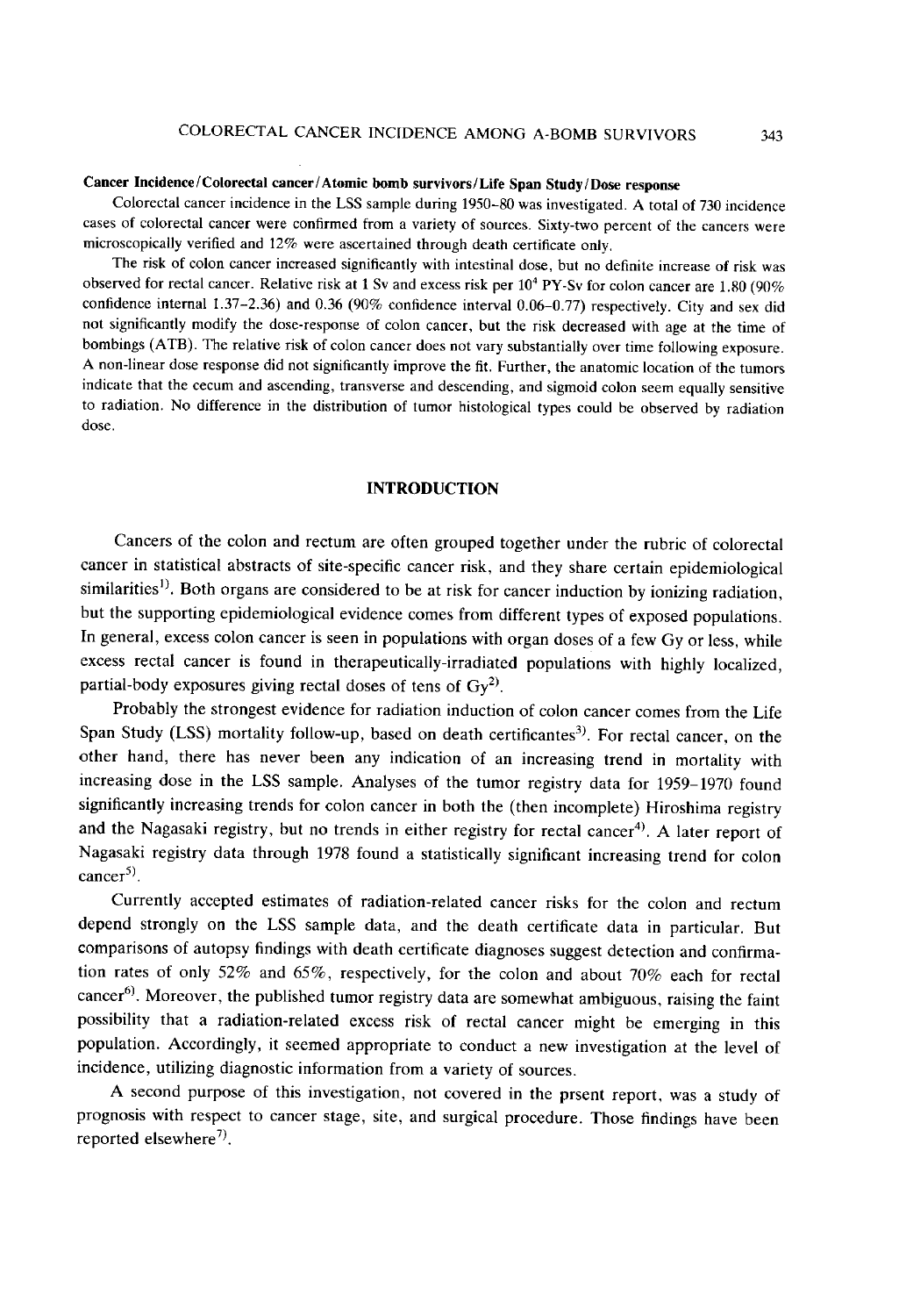### MATERIALS AND METHODS

Case ascertainment Subjects for this study were the 82,064 exposed and 26,675 non-exposed members of the (extended) LSS sample as of  $1982^{8}$ ). Incident cases were included with diagnosis at any time between the reference data for inclusion of the subject in the LSS sample and 31 December, 1980; for exposed subjects the reference date is 1 October, 1950, whereas for the non-exposed subjects, who were selected on the basis of surveys conducted during 1951, 1952, and 1953, various dates are used.

Sources for initial case ascertainment included information from death certificates, which are routinely collected by RERF from the Japanese family registry (koseki) system for all sample members, the Hiroshima City Tumor Registry, the Nagasaki Prefecture Tumor Registry, the Hiroshima Prefecture Tissue Registry, the Nagasaki City Tissue Registry, and the RERF autopsy and surgical files. For each case thus identified, all availble information was collected for diagnostic review. Where possible, visits were made to the medical institution or institutions concerned and the clinical history of the case was collected from medical records or from the attending physician. For cases outside the two cites questionnaires were sent to the physicians who made the diagnoses. Where available, histological specimens from autopsy, surgery, or biopsy were reviewed microscopically.

All reviews of diagnostic materials were carried out without knowledge of radiation dose. Tissues specimens were reexamined by pathologists (T.Y, I.S) and the site and hitological classfication determined according to the General Rules for Clinical and Pathological Studies on Cancer of Colon, Rectum and Anus<sup>9)</sup>. For the site, the colon begins with the cecum and is made up of the ascending, transverse, descending, and sigmoid colon, the sigmoid colon extending to the level of the promontory. The rectum, extending anally from the sigmoid colon, is further divided into three parts, but these have been treated collectively here as rectum. Cancer developing in the anus has been excluded from the study. The rectosigmoid junction, extending from the promontory to the level of the lower edge of the second sacral vertebra, has a mesentery and is anatomically included in sigmoid colon, but is classified in the General Rules as rectum because its vascular system is the same as that of the upper rectum. In the present study, all cancers developing in the rectosigmoid have been classified as rectal cancer. Multiple cancer cases which had developed two or more cancers in the large intestine were classified in heterochronous cases by the site of the primary cancer, and in synchronous cases by the site of the more advanced tumor. Cases with unsatisfactory information as to site of tumor, such as those with only death certificate information without adequate specification of site, or cases that already presented extensive infiltration of the tumor at the time of diagnosis, were classified as colorectal cancers of unknown site.

Statistical analysis The possible variation in cancer risk with increasing radiation dose from the atomic bombs is of course the main focus of cancer incidence studies based on the LSS sample. In the time since the current study was begun, however, the T65D dosimetric system in use for the past 20 years or so has been replaced by a new system, designated DS86<sup>10</sup>, which is now the accepted basis of inference for dose-response analyses of LSS sample data. All analyses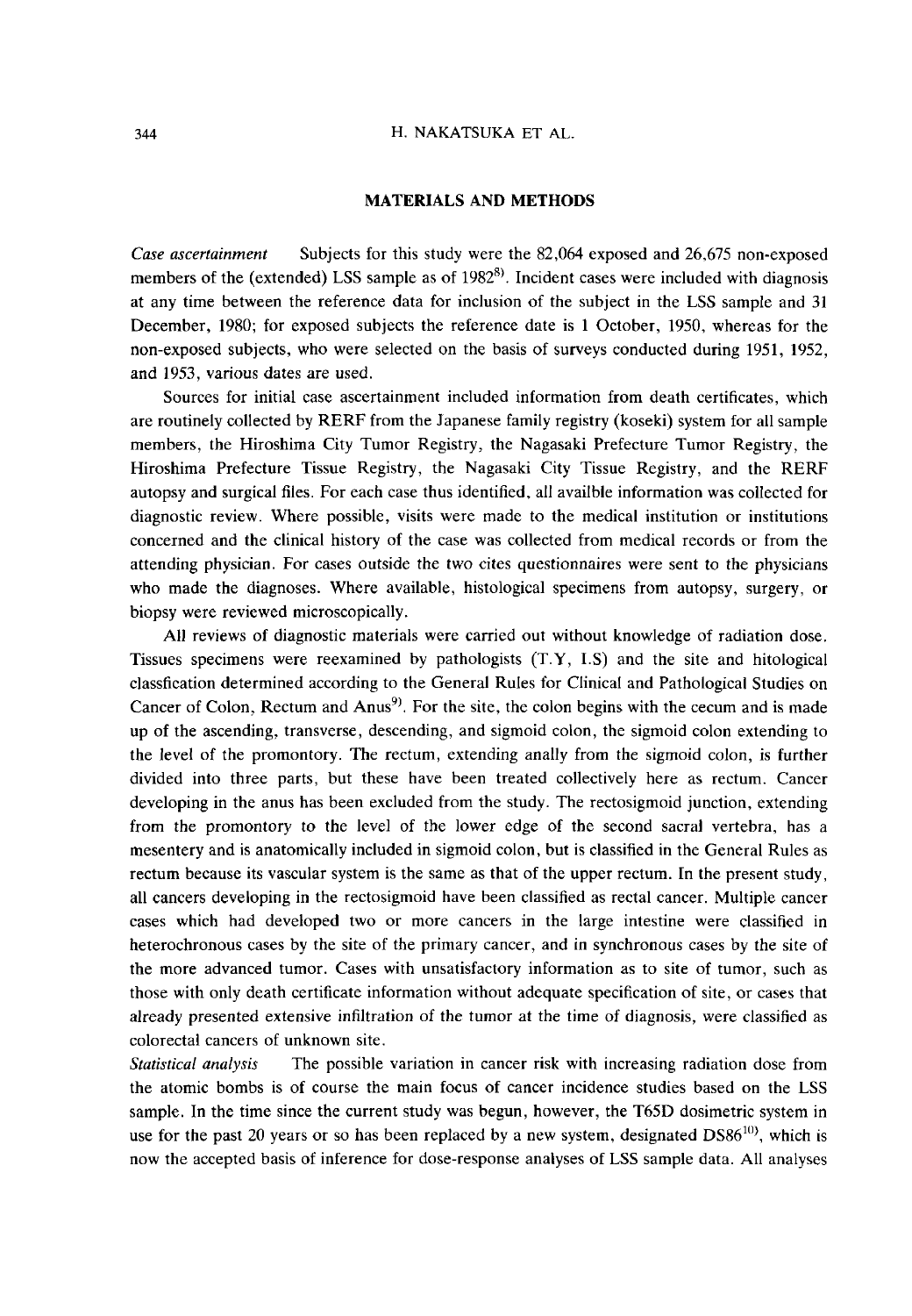were carried out using DS86 organ dose estimates. Dose-response analyses were in terms of tissue dose equivalent in Sv, calculated assuming a constant neutron RBE of 10, relative to gamma rays; this follows the precedent established in the Technical Report version of the most recent LSS mortality report (see Table 5 of that report)<sup>3)</sup> and in ICRP documents<sup>11,12</sup>) which used coefficients from that source. It is also consistent with recent ICRP recommendations for an RBE of 20 at low doses of 100 KeV to 2 MeV neutrons<sup>11</sup>, given that (1) a decline in RBE with increasing neutron dose is commonly observed in experimental studies<sup>13)</sup>, (2) annual neutron doses consistent with radiation protection guidelines are on the order of 2.5 mGy or less, and (3) and LSS sample risk estimates are determined mainly by excess risks observed above 0.5 Gy total kerma. There, the average neutron kerma is over  $40 \,\mathrm{mGy}^{3}$ , and a lower RBE is appropriate.

 Investigators have differed in their treatment of the non-exposed (not-in-city, or NIC) portion of the LSS sample. For example, the NIC group has not been included in the periodic LSS mortality reports because it was felt that demographic differences between the NIC and exposed portions of the sample might be a potential source of bias<sup>14)</sup>. Other authors have felt that the NIC group provided a valuable strengthening of the sample in the lower dose range, especially in Nagasaki<sup>15)</sup>. The approach of the present investigation is to present data separately for the NIC and zero-dose exposed sample components, and to exclude the NIC data in dose-response analyses.

Other information available for all LSS sample members includes age at the time of the bombings (age ATB), sex, and of course calendar time of observations for risk. Variation of both baseline and excess cancer risk with respect to these variables is important both for risk estimation and for its relevance to cancer etiology.

The most important analytic problem is the possibility of biased ascertainment. Underascer tainment of colorectal cancer incidence is almost a certainty, given that death certificate detection rates are 70% or less<sup>6)</sup> and given that cases occurring among sample members living outside Hiroshima and Nagasaki prefectures were unlikely to be detected by the methods of this study unless diagnosis was followed by death and the cancer was mentioned on the death certificate. The tumor registries did not begin operation until the late 1950s and the tissue registries did not begin until 1973; moreover, local coverage by the tumor registries, while high probably was incomplete at the time of the case ascertainment for the present study. But dose-response analyses in terms of *relative risk*, if they are specific to age ATB, sex, and city, are only minimally affected by such underascertainment as long as it does not vary by radiation dose<sup>15)</sup>, whereas estimates of excess additive risk are sensitive even to nondifferential underascertainment.

 It is known that migration from Hiroshima and Nagasaki since 1950, while dependent upon age ATB, has not varied consistently by dose<sup>15)</sup>. Three other methods are available to test for confounding of ascertainment level with dose. First , because death certificate notification is complete, the proportion of incident cases mentioned on death certificates can be compared by dose within age-ATB, sex, and city groups. Second, the case series can be examined for variations in level of diagnostic uncertainty by dose. Finally, the clinical subsample<sup>16)</sup>, which has been subject to closer surveillance at RERF than the remainder of the sample, can be contrasted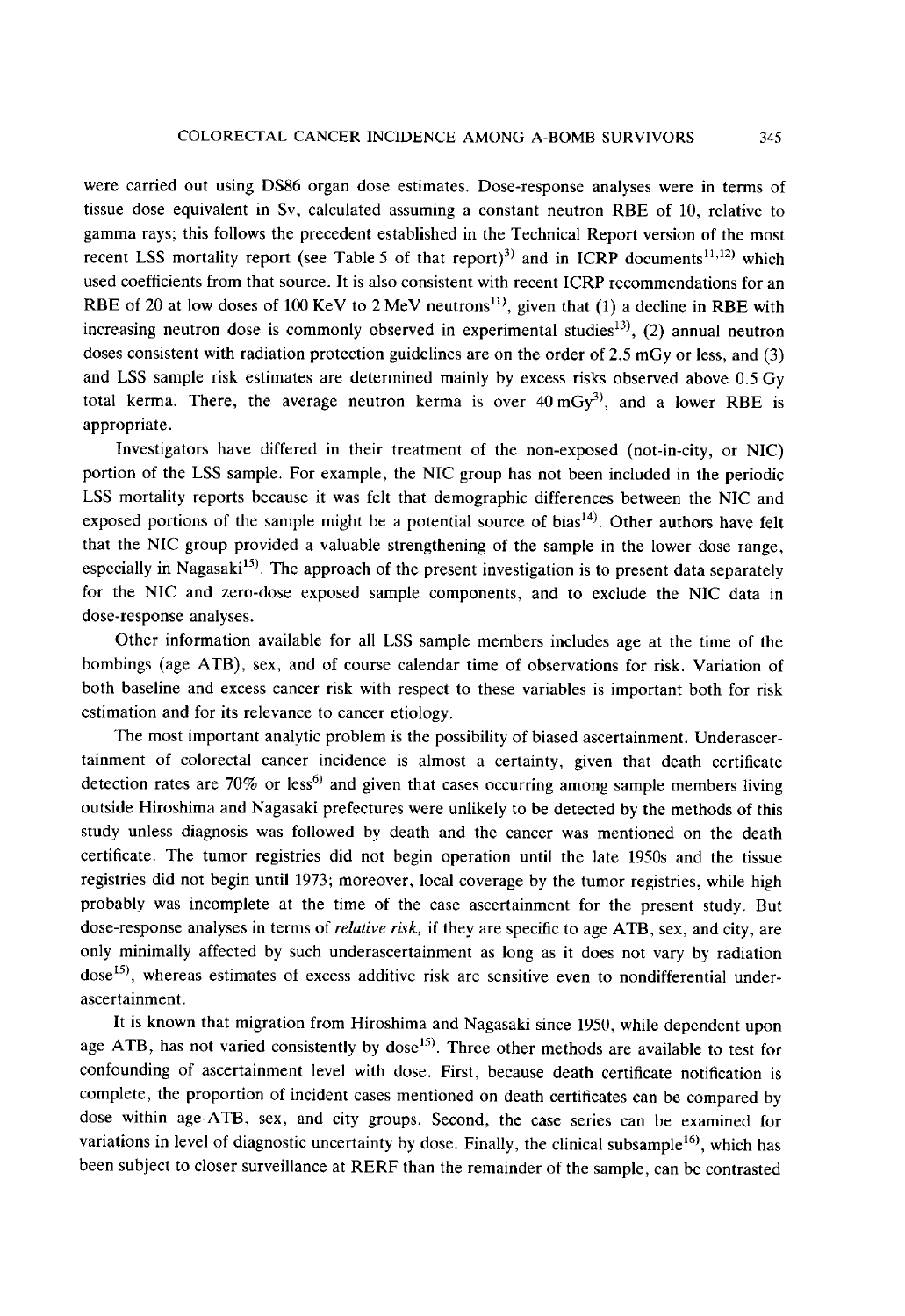with the rest of the sample within dose and age classes.

In this study the AMFIT algorithm<sup>17,18</sup> for unconditional, Poisson model, maximum likelihood regression of grouped survival data has been used to test for the existence of dose-related ascertainment bias, to estimate the possible dependence of risk on radiation dose, and to evaluate the variation of the level of dose response with respect to city, age ATB, sex, time after exposure, and age at observation for risk. These analyses were based on numbers of cases and persn-years of observation for risk, the latter accumulated through the date of diagnosis of colorectal cancer for cases and to the date of death or 31 December, 1980 for non-cases, grouped by estimated tissue dose, averaged over the large intestine, city of exposure, sex, age ATB, and calendar year. Rates were analyzed with respect to average values for tissue dose equivalent, age ATB, attanied age, and time since exposure, computed for each cell in the above cross-classification.

Most dose-response analyses were carried out using stratified relative risk models, in which in effect a saturated loglinear model was used to estimate zero-dose risk in 384 strata defined by the two cities, two sexes, 12 age-ATB intervals  $(< 5, 5-9, 10-14, \ldots$ , 45-49, 50-59, 60+), and eight calendar time periods (1950-54, 55-58, 59-62, 63-66, 67-70, 71-74, 75-78, 79-80). Only relative measures of excess risk could be calculated using this approach. Another approach, used for a few analyses, was to model the logarithm of zero-dose risk as a linear function of the city, sex, age at observation (log scale), and time since exposure (both log and arithmetic scales). With a modelled background, it was possible to estimate absolute as well as relative excess, e.g., excess cases per  $10<sup>4</sup>$  persons per year per Sv, as well as excess as a percentage of the risk at zero dose. In general, estimates of excess relative risk made using the stratified and modelled background approaches were very similar.

|                                  | <b>Site</b> |       |       |       |        |       |         |       |  |  |  |
|----------------------------------|-------------|-------|-------|-------|--------|-------|---------|-------|--|--|--|
| Method of Case<br>Ascertainment* | Total       |       | Colon |       | Rectum |       | Unknown |       |  |  |  |
|                                  | No.         | %     | No.   | %     | No.    | %     | No.     | $\%$  |  |  |  |
| Total                            | 730         | 100.0 | 381   | 100.0 | 337    | 100.0 | 12      | 100.0 |  |  |  |
|                                  | 451         | 61.8  | 260   | 68.2  | 191    | 56.7  |         |       |  |  |  |
| $\overline{2}$                   | 86          | 11.8  | 50    | 13.1  | 35     | 10.4  |         | 8.3   |  |  |  |
| 3                                | 75          | 10.3  | 30    | 7.9   | 45     | 13.4  |         |       |  |  |  |
| 4                                | 33          | 4.5   | 14    | 3.7   | 16     | 4.7   | 3       | 25.0  |  |  |  |
| 5                                | 85          | 11.6  | 27    | 7.1   | 50     | 14.8  | 8       | 66.7  |  |  |  |

Table 1. Number of Colorectal Cancer Cases by Method of Case Ascertainment

\*: 1 Cases identified in microscopic examination by present investigators

2 Cases identified in microscopic examination, but specimens not available to present investigators

3 Cases identified by surgical operation

4 Cases identified clinically

5 Cases identified only by death certificate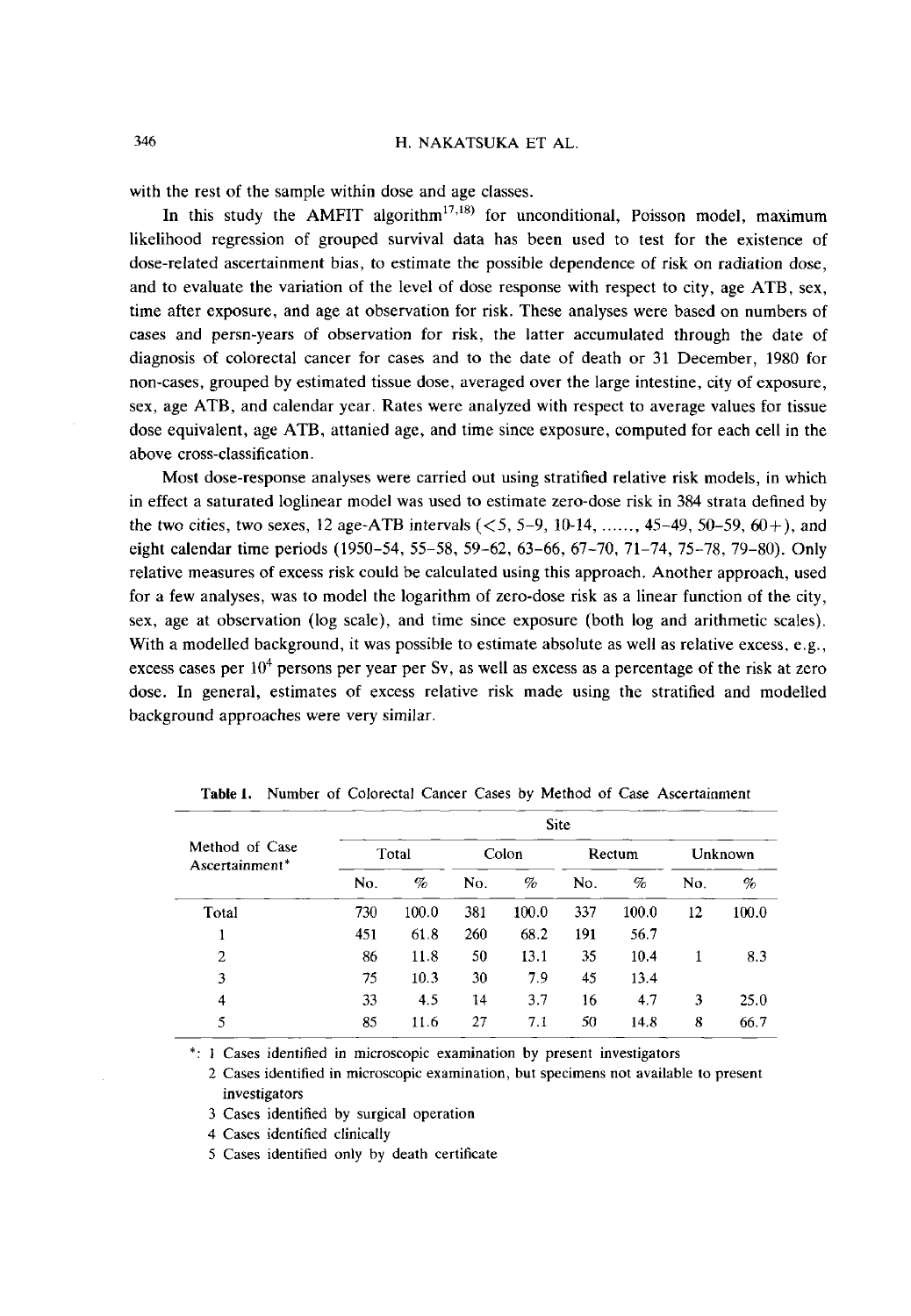# **RESULTS**

In all, 963 possible cases were identified during the ascertainment period, including 29 that were previously unreported to the RERF tuor registry. The criteria for inclusion as a possible case were intentionally permissive, and 233 were determined by the investigators not to be colorectal cancers, or lacked sufficient information to support a positive finding. Of the 730 cases accepted as colorectal cancer, 381 were determined to be colon cancer, 337 to be rectal cancer, and 12 were classified as cases of unknown site. Frequencies are given in Table 1, by source of

|            |                                             |                |                |                | DS86 large intestine dose (Gy) |                 |              |              |
|------------|---------------------------------------------|----------------|----------------|----------------|--------------------------------|-----------------|--------------|--------------|
|            | Histological Type                           | Total          | <b>NIC</b>     | $\bf{0}$       | $0.01 -$<br>0.09               | $0.10-$<br>0.99 | $1.0 +$      | Unk.         |
|            | Total                                       | 435            | 95             | 102            | 132                            | 75              | 15           | 16           |
|            | Well differentiated<br>adenocarcinoma       | 163            | 36             | 38             | 47                             | 27              | 6            | 9            |
| Colorectal | Moderately differentiated<br>adenocarcinoma | 202            | 44             | 47             | 62                             | 37              | 6            | 6            |
|            | Poorly differentiated<br>adenocarcinoma     | 28             | 3              | 10             | 11                             | 2               | 1            | 1            |
|            | Mucinous                                    | 31             | 8              | $\overline{7}$ | 8                              | 7               | 1            |              |
|            | Signet ring cell                            | 5              | $\mathbf{1}$   |                | $\overline{c}$                 | 1               | $\mathbf{1}$ |              |
|            | Other                                       | 6              | 3              |                | $\overline{2}$                 | 1               |              |              |
|            | Total                                       | 248            | 60             | 56             | 67                             | 45              | 12           | 8            |
|            | Well differentiated<br>adenocarcinoma       | 94             | 23             | 17             | 29                             | 16              | 5            | 4            |
| Colon      | Moderately differentiated<br>adenocarcinoma | 110            | 30             | 27             | 23                             | 22              | 5            | 3            |
|            | Poorly differentiated<br>adenocarcinoma     | 18             | 2              | 7              | 6                              | $\mathbf{1}$    | 1            | $\mathbf{1}$ |
|            | Mucinous                                    | 19             | 3              | 5              | 6                              | 5               |              |              |
|            | Signet ring cell                            | 5              | 1              |                | $\overline{c}$                 | $\mathbf{1}$    | $\mathbf{1}$ |              |
|            | Other                                       | $\overline{2}$ | 1              |                | $\mathbf{1}$                   |                 |              |              |
|            | Total                                       | 187            | 35             | 46             | 65                             | 30              | 3            | 8            |
|            | Well differentiated<br>adenocarcinoma       | 69             | 13             | 21             | 18                             | 11              | 1            | 5            |
| Rectum     | Moderately differentiated<br>adenocarcinoma | 92             | 14             | 20             | 39                             | 15              | $\mathbf{1}$ | 3            |
|            | Poorly differentiated<br>adenocarcinoma     | 10             | 1              | 3              | 5                              | $\mathbf{1}$    |              |              |
|            | Mucinous                                    | 12             | 5              | 2              | $\overline{c}$                 | $\mathbf{2}$    | 1            |              |
|            | Signet ring cell                            |                |                |                |                                |                 |              |              |
|            | Other                                       | 4              | $\overline{c}$ |                | $\mathbf{1}$                   | $\mathbf{1}$    |              |              |

Table 2. Histological Classification by Radiation Dose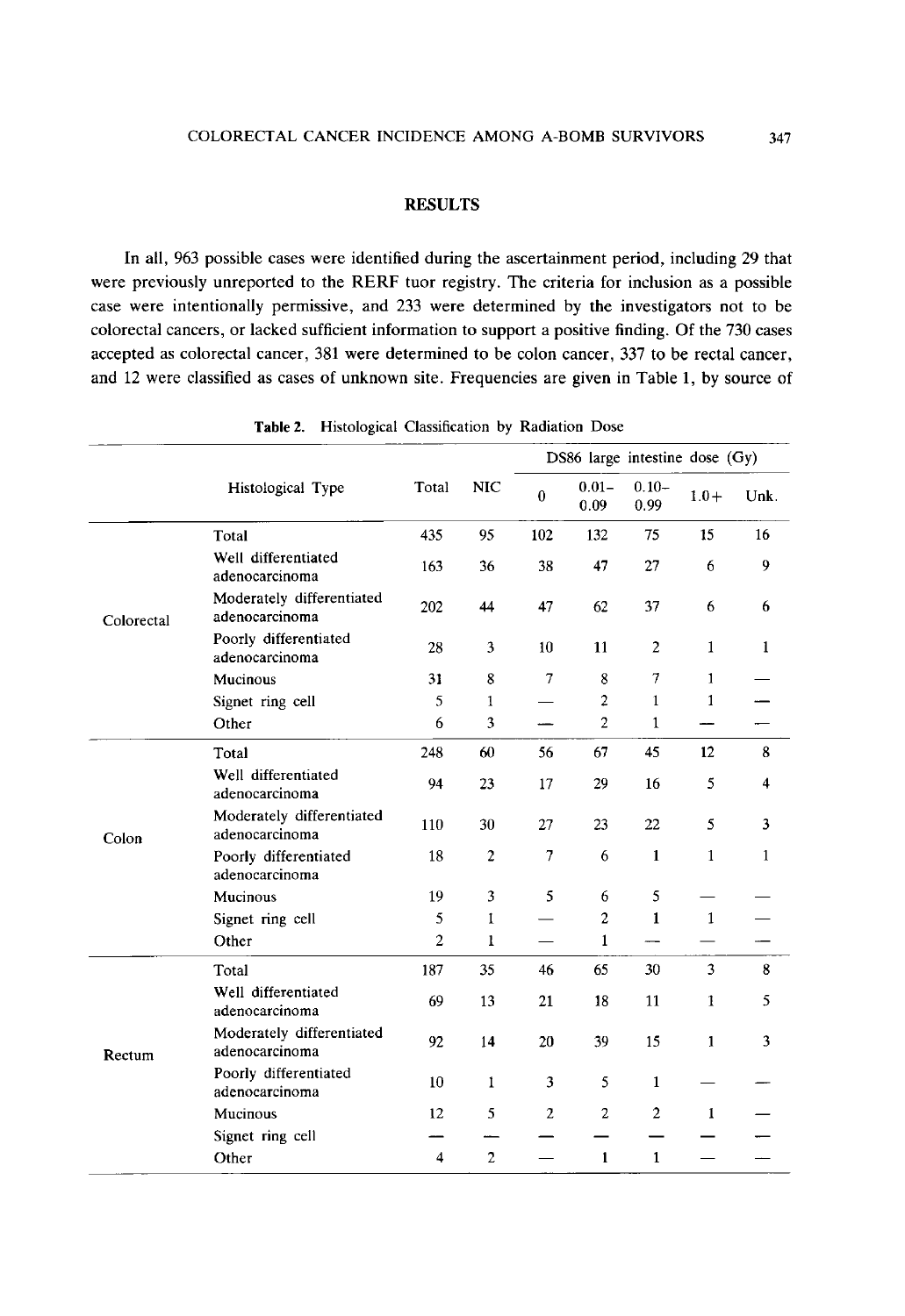diagnostic material in roughly increasing order of uncertainty, as follows:

1) Cases identified in the study by microscopic examination of histological specimens by the present investigators (T.Y, I.S);

2) Cases without review of histological specimens by the present investigators, but whose original diagnosis had been based on pathology review by other pathologists;

3) Cases whose original diagnosis was based on surgical operation without histological review;

4) Cases with clinical diagnosis but not 1), 2), or 3) above;

5) Cases with death certificate information only.

Histological classification Of the 451 cases for which hitological materials were available for review by the present investigators (Table 1), 435 had sufficiently informative material to permit further subclassification by histological type. These cases are shown in Table 2 by site, exposure group, and histological type. No statistically significant within-site differences in histological type were found by radiation dose or exposure class.

Bias analyses The data of Table 3 were analyzed for possible association between degree of diagnostic uncertainty and exposure class, and no statistically significant dose-related non homogeneity or trend was found for the colon and rectum separately as well as for the colorectal cancer as a whole. In Table 4, numbers of cases mentioned on death certificates and, in principle, ascertainable through that source alone are compared with total numbers of cases, by site and exposure class. No statistically significant evidence was found of nonhomogeneity among exposure classes, for combined sites or for colon or rectum separately.

 Contrasts between incidence in the clinical subsample and in the remainder of the sample, stratified by city, sex, age ATB, follow-up interval and radiation dose (Table 5), found a 12% greater incidence of colorectal cancer generally, and 13% and 12% greater incidence of colon cancer and rectal cancer, specifically, in the Adult Health Study (AHS) subsample. These differences seemed to correspond mainly to the NIC and unknown dose groups; when those

|                            |       |       |      |        |     |                   |               | $DS86$ Large Intestine Dose $(Gy)$ |               |       |      |       |      |       |
|----------------------------|-------|-------|------|--------|-----|-------------------|---------------|------------------------------------|---------------|-------|------|-------|------|-------|
| Method of Case             | Total |       | NIC. |        | 0   |                   | $0.01 - 0.09$ |                                    | $0.10 - 0.99$ |       | >1.0 |       | Unk. |       |
| Ascertainment <sup>*</sup> | No.   | %     | No.  | %      | No. | %                 | No.           | $\%$                               | No.           | %     | No.  | $\%$  | No.  | %     |
| Total                      | 730   | 100.0 | 166  | -100.0 | 170 | 100.0             | 211           | 100.0                              | 118           | 100.0 | 22   | 100.0 | 43   | 100.0 |
|                            | 451   | 61.8  | 101  | 60.8   | 104 | 61.2              | - 136         | 64.5                               | 77            | 65.3  | 16   | 72.7  | 17   | 29.5  |
| 2                          | 86    | 11.8  | 26   | 15.7   | 17  | 10.0 <sub>1</sub> | 21            | 10.0                               | 8             | 6.8   | 3    | 13.6  | -11  | 25.6  |
| 3                          | 75    | 10.3  | 18   | 10.8   | 16  | 9.4               | 16            | 7.6                                | 14            | 11.9  | 3.   | 13.6  | 8    | 18.6  |
| 4                          | 33    | 4.5   | 6    | 3.6    | 10  | 5.9               | 11            | 5.2                                | 4             | 3.4   |      |       |      | 4.7   |
| 5                          | 85    | 11.6  | 15   | 9.0    | 23  | 13.5              | 27            | 12.8                               | 15            | 12.7  |      |       |      | 11.6  |

Table 3. Bias Analysis: Distribution of Method of Case Ascertainment for colorectal cancer by Radiation Dose

\*: 1. Cases identified in microscopic examination by present investigato

2. Cases identified in microscopic examination, but specimens not available to present investigators

3. Cases identified by surgical operation

4. Cases identified clinically

5. Cases identified only by death certificate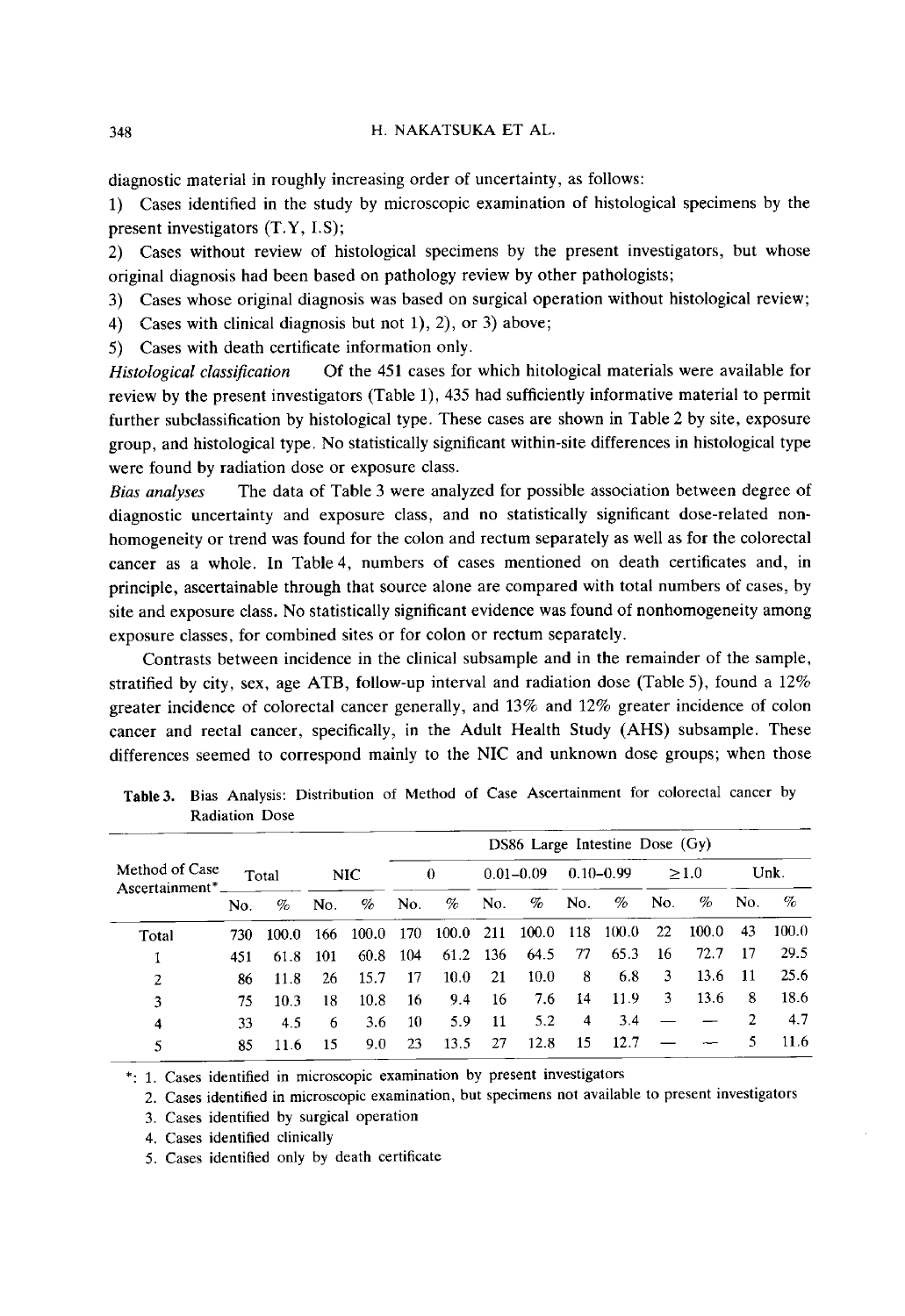|                                  |                       |       | <b>NIC</b> | DS86 large intestine dose $(Gy)$ |                  |                  |              |      |             |
|----------------------------------|-----------------------|-------|------------|----------------------------------|------------------|------------------|--------------|------|-------------|
| <b>Site</b>                      |                       | Total |            | $\bf{0}$                         | $0.01 -$<br>0.09 | $0.10 -$<br>0.99 | $\geq 1.0$   | Unk. | Homogeneity |
|                                  | Observed death        | 408   | 91         | 101                              | 115              | 62               | 10           | 29   |             |
| Colorectal Expected <sup>®</sup> |                       | 408   | 92.8       | 95.0                             | 117.9            | 66.0             | 12.3         | 24.0 | $p=0.42$    |
|                                  | Total incidence case  | 730   | 166        | 170                              | 211              | 118              | 22           | 43   |             |
|                                  | Observed death        | 168   | 39         | 39                               | 46               | 24               | 7            | 13   |             |
| Colon                            | Expected <sup>†</sup> | 168   | 40.1       | 37.0                             | 47.2             | 28.2             | 7.5          | 7.9  | $p = 0.20$  |
|                                  | Total incidence case  | 381   | 91         | 84                               | 107              | 64               | 17           | 18   |             |
|                                  | Observed death        | 200   | 43         | 49                               | 58               | 34               | $\mathbf{2}$ | 14   |             |
| Rectum                           | Expected <sup>†</sup> | 200   | 43.9       | 47.5                             | 58.8             | 32.0             | 3.0          | 14.8 | $p = 0.93$  |
|                                  | Total incidence case  | 337   | 74         | 80                               | 99               | 54               | 5            | 25   |             |

Table 4. Bias Analysis: Colorectal Cancer Cases Identified on Death Certificates as Compared to Total Incident Cases, 1950-1980

t: based on the percentage of cases identified on death certificates for all dose categories combined

groups were removed from the comparison, the AHS subcohort had radiation dose-adjusted rates 4% less than the remainder of the LSS sample for colorectal cancer and for rectal cancer considered separately, and a 6% excess for colon cancer. None of the above differences, with or without the NIC and unknown dose groups, approached statistical significance. Within the NIC group, however, the 40% greater rectal cancer rate among AHS subsample members was almost significant, whereas the 24% greater colon cancer rate was not.

Overall, the bias analysis is reassuring in that there is no reason to suspect a consistent relationship between case ascertainment efficiency and radiation dose that might affect estima tion of dose-related excess relative risk. The analysis does, however, reinforce the reservations mentioned above about the suitability of the NIC group as a low-dose reference. The NIC group was excluded from all dose-response analyses presented in the remainder of this paper.

|            | Total | NIC                    | DS86 Large Intestine Dose $(Gy)$ |               |               |        |                        |  |  |
|------------|-------|------------------------|----------------------------------|---------------|---------------|--------|------------------------|--|--|
|            |       |                        | $\boldsymbol{0}$                 | $0.01 - 0.09$ | $0.10 - 0.99$ | $1.0+$ | Unk.                   |  |  |
| Colorectal | 1.12  | $1.40$ <sup>Sug.</sup> | 0.85                             | 0.87          | 1.20          | 0.68   | 1.57                   |  |  |
|            |       |                        |                                  |               | 0.97          |        |                        |  |  |
| Colon      | 1.13  | 1.24                   | 0.61                             | 0.95          | 1.41          | 1.01   | $2.24$ <sup>Sug.</sup> |  |  |
|            |       |                        |                                  |               | 1.01          |        |                        |  |  |
| Rectum     | 1.12  | $1.65^{Sug.}$          | 1.14                             | 0.72          | 1.00          | 0.10   | 1.22                   |  |  |
|            |       |                        |                                  |               | 0.93          |        |                        |  |  |

Table 5. Bias Analysis: Ratios of incidence rate for AHS to Non-AHS

 $s_{\text{ug.}}$ : 0.05 $\leq$ P $<$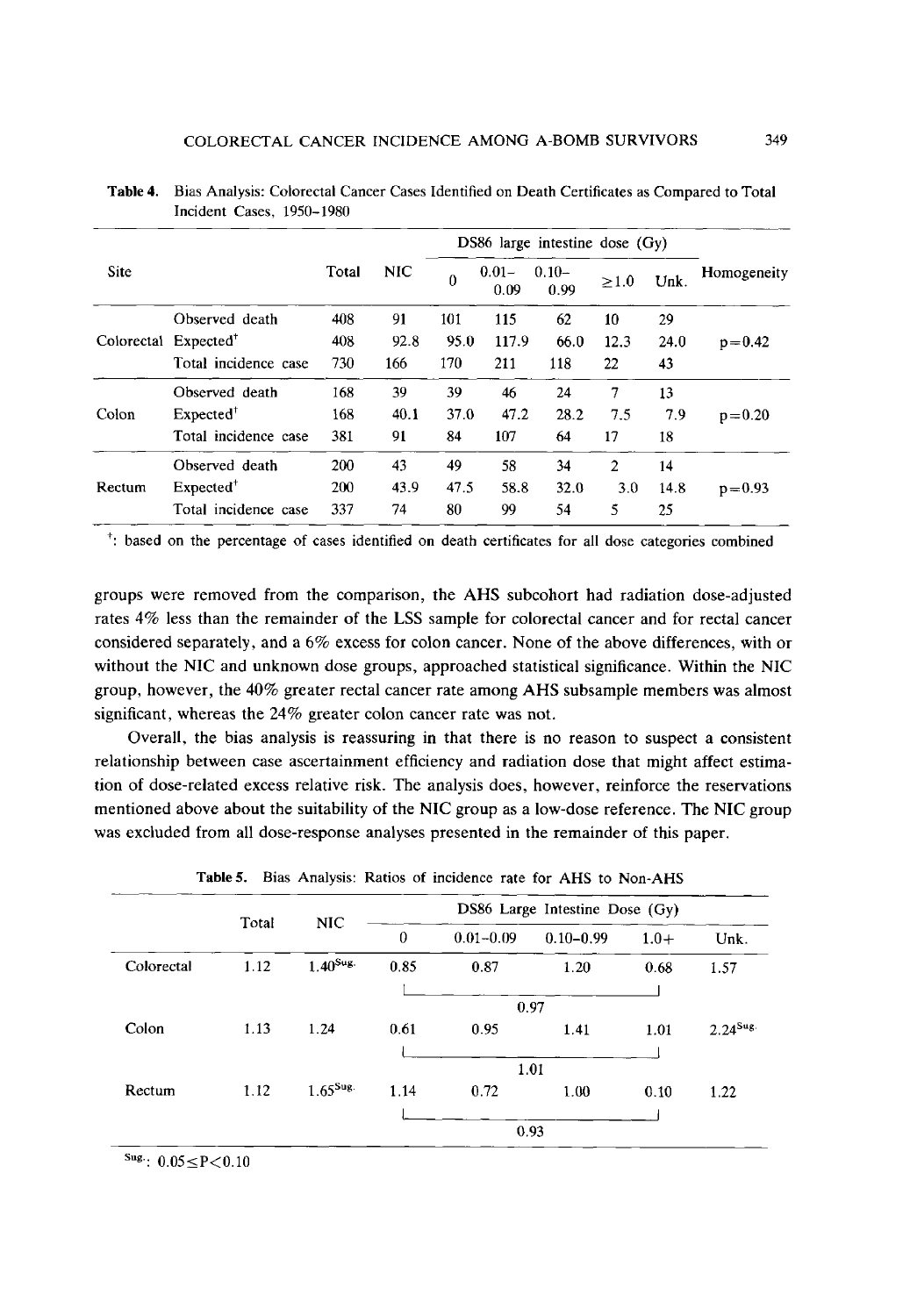|             |                                                   |         |                        |                    |                  |                  |                  | DS86 Large Intestine Dose (Gy) |
|-------------|---------------------------------------------------|---------|------------------------|--------------------|------------------|------------------|------------------|--------------------------------|
| <b>Site</b> |                                                   | Total   | <b>NIC</b>             | $\boldsymbol{0}$   | $0.01 -$<br>0.09 | $0.10 -$<br>0.19 | $0.20 -$<br>0.49 | $0.50 -$<br>0.99               |
|             | Mean dose <sup>t</sup><br>Person-years<br>at risk | 2804980 | $\mathbf{0}$<br>700147 | $\bf{0}$<br>692028 | 0.029<br>779916  | 0.14<br>153854   | 0.33<br>163019   | 0.73<br>80711                  |
| Colorectal  | No. of<br>case                                    | 730     | 166                    | 170                | 211              | 46               | 46               | 26                             |
|             | <b>RR</b>                                         |         | 1.00                   | 1.0                | 1.15             | 1.16             | 1.12             | 1.41                           |
| Colon       | No. of<br>case                                    | 381     | 91                     | 84                 | 107              | 27               | 23               | 14                             |
|             | RR                                                |         | 1.11                   | 1.0                | 1.20             | 1.38             | 1.13             | 1.53                           |
| Rectum      | No. of<br>case                                    | 337     | 74                     | 80                 | 99               | 19               | 23               | 12                             |
|             | RR                                                |         | 0.94                   | 1.0                | 1.12             | 1.01             | 1.19             | 1.39                           |

Table 6. Case Frequencies and Relative Risk (vs. 0 Gy), 1950-80, -all method of

<sup>t</sup>: Tissue dose equivalent  $(RBE=10)$  ( ): 90% confidence interval  $-$ : not estimable

Dose response Table 6 gives numbers of cases and relative risks by DS86 large intestine dose, using the zero-dose  $(<0.005 \text{ Gy})$  exposed group as the standard. Relative risks are adjusted for city, sex, age ATB, and time after exposure. These results are given for all colorectal cancers as a group, and for cancers of the colon and rectum separately. The same information is given in Table 7 for cases ascertained on the basis of pathology or surgical information, separately for each organ and for the following colon divisions: cecum and ascending colon, transverse and descending colon, and sigmoid colon. Colorectal cancers were about evenly divided between colon and rectum, and most of the colon cancers occurred in the sigmoid colon.

For each of the above sites and subsites, the following summary dose-response analyses are presented: (1) linear trend in DS86 tissue dose (more precisely, dose equivalent), (2) test for non-linearity, and (3) general test of nonhomogeneity of risk with dose. For colorectal cancers as a group, there was a strong and highly significant  $(p=0.007)$  increase in risk with increasing tissue dose (Table 6). When broken down by site, however, it is clear that all the evidence for a dose-related excess risk pertains to the colon  $(p<0.001)$ , and none to the rectum (Figure 1). The same pattern holds, with similar risk estimates, whether the basis for inference was sources of case ascertainment or only those confirmed by pathology or surgery (Table 7). Within the latter class, there is a notable similarity in stratified risk estimates for the colon, whether for the organ as a whole or for the cecum and ascending colon, transverse and descending colon, and sigmoid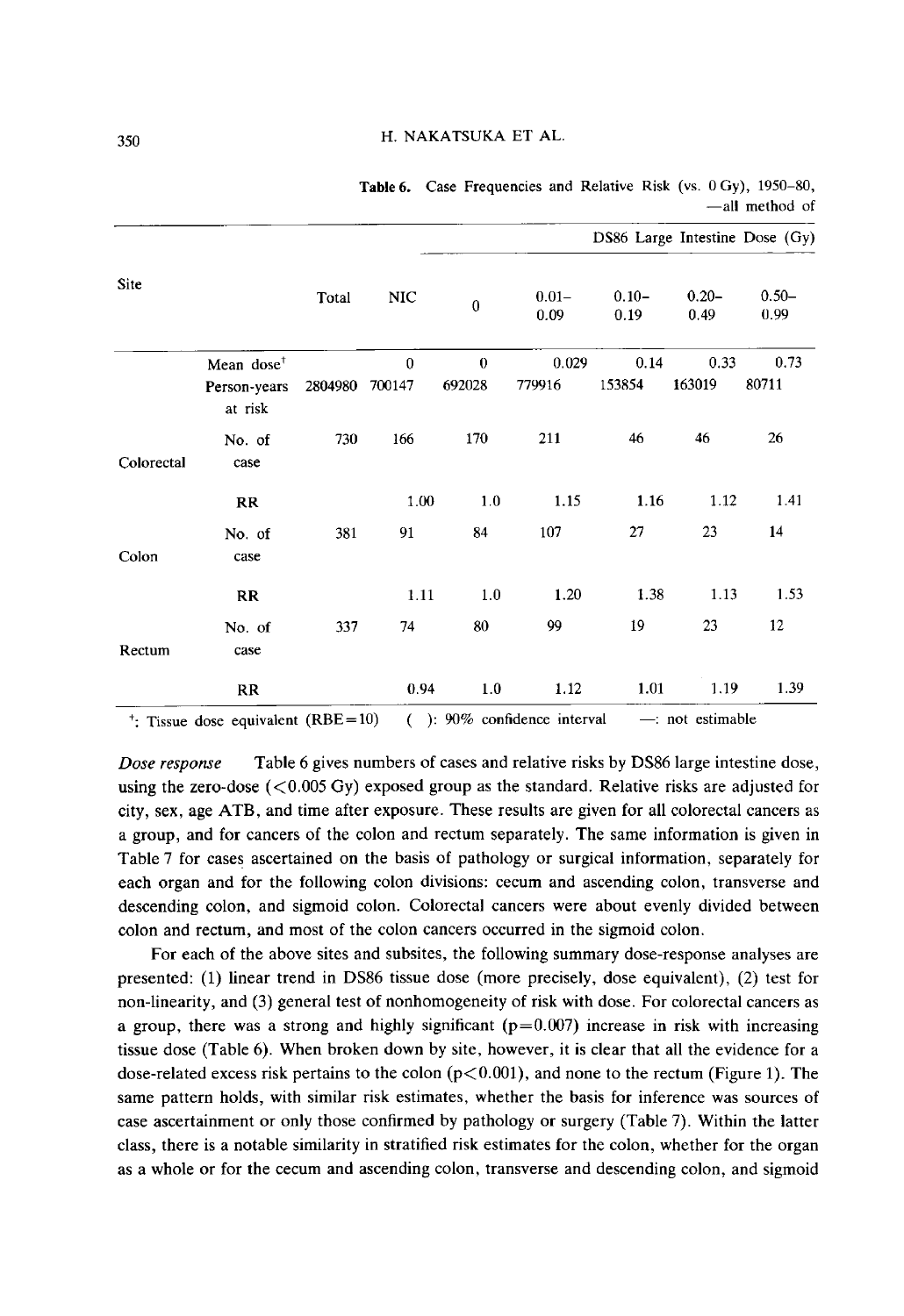|         |                  |              |                |        |                          | <b>TEST</b> |                   |                 |
|---------|------------------|--------------|----------------|--------|--------------------------|-------------|-------------------|-----------------|
| $1.0 -$ | $2.0 -$          | $3.0 -$      |                |        | Linear trend             |             | Non.<br>linearity | Homo<br>geneity |
| 1.99    | 2.99             | 3.99         | $4.0+$         | Unk.   | excess RR<br>per Sv      | ${\bf P}$   | P                 | P               |
| 1.44    | 2.54             | 3.82         | 4.86           |        |                          |             |                   |                 |
| 40163   | 9177             | 3663         | 2098           | 180204 |                          |             |                   |                 |
| 16      | 3                | $\mathbf{1}$ | $\mathbf{2}$   | 43     |                          |             |                   |                 |
|         |                  |              |                |        | 0.395<br>(0.113, 0.725)  | 0.007       | 0.96              | 0.23            |
| 1.82    | 1.86             | 1.24         | 4.90           | 1.14   |                          |             |                   |                 |
| 11      | 3                | $\mathbf{1}$ | $\overline{2}$ | 18     |                          |             |                   |                 |
|         |                  |              |                |        | 0.798<br>(0.368, 1.36)   | 0.00024     | 0.56              | 0.024           |
| 2.59    | 3.63             | 2.53         | 11.41          | 1.01   |                          |             |                   |                 |
| 5       | $\boldsymbol{0}$ | $\bf{0}$     | $\mathbf 0$    | 25     |                          |             |                   |                 |
|         |                  |              |                |        | $-0.084$<br>$(-, 0.360)$ | 0.72        | 0.39              | 0.80            |
| 1.18    | 0.0              | 0.0          | 0.0            | 1.35   |                          |             |                   |                 |

by DS86 Large Intestine Dose and Site ascertainment

sections considered separately.

For no site did a general quadratic dose-response function fit significantly better than a simple linear function, and for all except the sigmoid colon the linear model fit slightly better than the simple dose-squared model. On the other hand, there was no site for which the latter model could be rejected. Thus these data were rather uniformative about the shape of the dose-response relationship.

Modifying factors of radiation effect on colon cancer Table 8 presents colon cancer incidence rates, stratified by city, sex, exposure age, and time period, as appropriate , for the entire sample and by various subsets. Also presented are corresponding linear regression estimates of excess RR per Sv and excess risk per  $10^4$  PYSv for assumed expression period. Many of these coefficients have wide confidence limits.

It is notoriously difficult to estimate the minimum time between an exposure and the diagnosis of a cancer caused by that exposure, which, in the present data, is complicated by the possibility of more complete case ascertainment following the establishment in 1957 and 1958, respectively, of the Hiroshima and Nagasaki tumor registries. A more modest goal is to estimate when an excess risk first assumed substantial proportions or , alternatively, the best period on which to base lifetime risk estimates.

The present analysis proceeded by exploring the effect on residual deviance , and on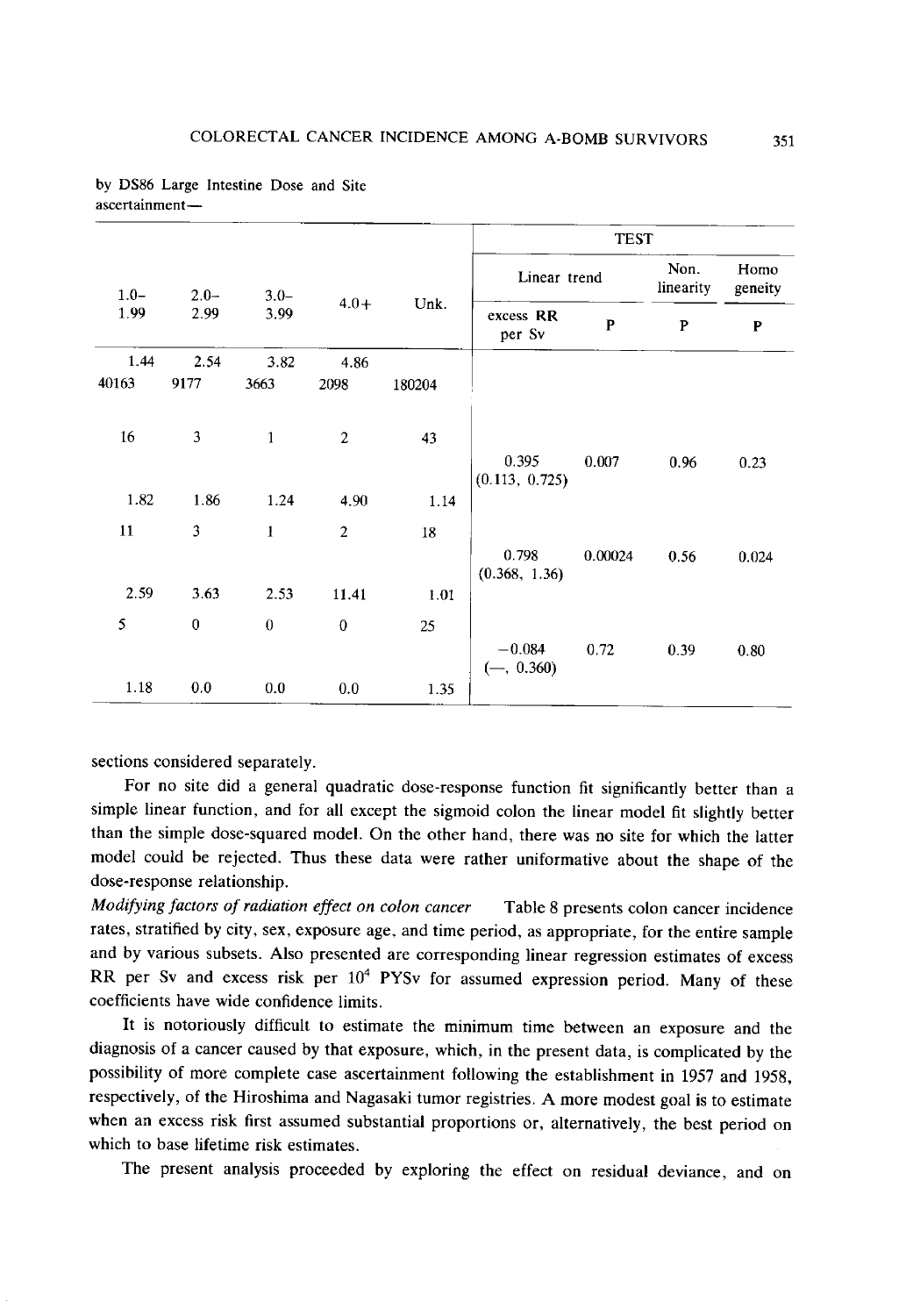|                           |                |       |              |          |                  |                         |                  | <b>20000 ADDDITIONAL 07 AMOROUGHIS</b> |
|---------------------------|----------------|-------|--------------|----------|------------------|-------------------------|------------------|----------------------------------------|
|                           |                |       |              |          |                  |                         |                  | DS86 Large Intestine Dose (Gy)         |
| <b>Site</b>               |                | Total | $_{\rm NIC}$ | $\bf{0}$ | $0.01 -$<br>0.09 | $0.10 -$<br>0.19        | $0.20 -$<br>0.49 | $0.50 -$<br>0.99                       |
| Colon                     | No. of<br>case | 340   | 85           | 76       | 88               | 22                      | 22               | 13                                     |
|                           | RR             |       | 1.14         | 1.0      | 1.10             | 1.25                    | 1.20             | 1.57                                   |
| Cecum.<br>Ascending       | No. of<br>case | 104   | 27           | 18       | 31               | 10                      | 5                | 3                                      |
|                           | RR             |       | 1.57         | 1.0      | 1.62             | 2.32                    | 1.15             | 1.56                                   |
| Transverse,<br>Descending | No. of<br>case | 81    | 15           | 22       | 20               | $\overline{\mathbf{4}}$ | 5                | 6                                      |
|                           | RR             |       | 0.68         | $1.0$    | 0.86             | 0.82                    | 0.94             | 2.41                                   |
| Sigmoid<br>Colon          | No. of<br>case | 155   | 43           | 36       | 37               | 8                       | 12               | $\overline{\mathbf{4}}$                |
|                           | RR             |       | 1.21         | 1.0      | 0.99             | 0.97                    | 1.39             | 1.03                                   |
| Rectum                    | No. of<br>case | 271   | 60           | 61       | 84               | 14                      | 19               | 9                                      |
|                           | RR             |       | 1.00         | 1.0      | 1.27             | 0.99                    | 1.29             | 1.35                                   |

Table 7. Case frequencies and Relative Risk (vs. 0 Gy), 1950-80, -Cases ascertained by microscopic

 $($  ): 90% confidence interval  $-$ : not estimable

estimated excess risk, of varying the minimum time following exposure, and minimum attained age, at which a dose-related excess was assumed to exist. A linear dose response was assumed, without modification of excess risk by other factors. Minimum residual deviance was obtained for expression periods beginning about 1959 or 1963 (based on 4-year time intervals), and not before about age 35 (analysis available on request). Estimates of excess relative and absolute risk were locally maximized for an expression period beginning in 1963, 17 years after exposure; however, the difference between 1959 and 1963 was very slight. Thus, we assumed an expression period beginning in 1959, but not before age 35.

 City and Sex: In the present data, rectal cancer rates, after adjustment for sex, age ATB, dose interval, and time after exposure, are about the same in the two cities whereas colon cancer rates are between 70% and 75% as high in Nagasaki as in Hiroshima. Rates for both sites among women were about 60% as high as those among men. In terms of radiationassociated excess relative risk, however, neither city of exposure nor sex was an important modifier; estimates of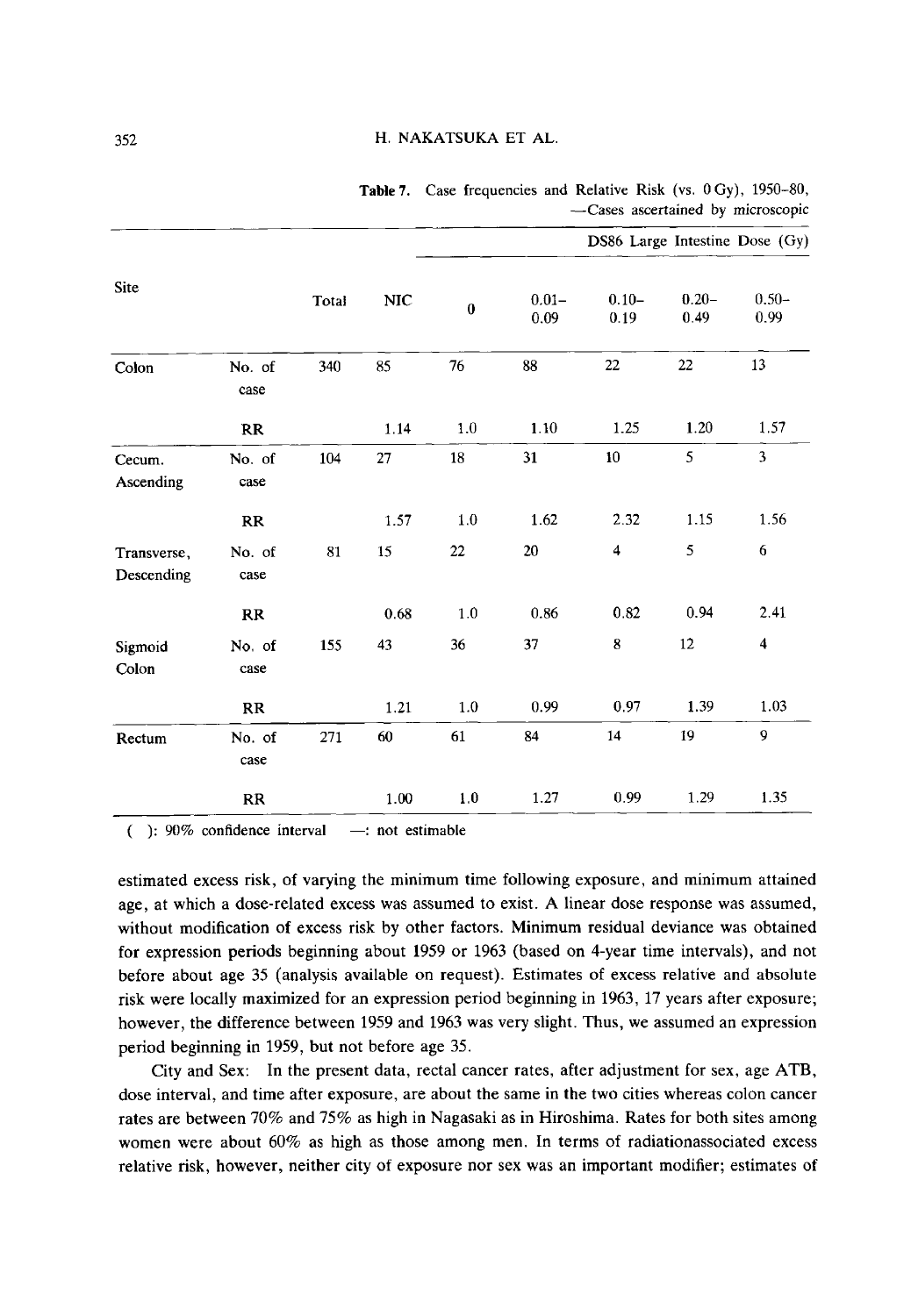|                |                         |              |                |      | <b>TEST</b>              |         |                   |                 |
|----------------|-------------------------|--------------|----------------|------|--------------------------|---------|-------------------|-----------------|
| $1.0-$         | $2.0-$                  | $3.0 -$      |                |      | Linear trend             |         | Non.<br>linearity | Homo<br>geneity |
| 1.99           | 2.99                    | 3.99         | $4.0+$         | Unk. | excess RR<br>per Sv      | P       | $\mathbf{P}$      | $\mathbf{P}$    |
| 11             | $\overline{\mathbf{3}}$ | $\mathbf 1$  | $\overline{2}$ | 17   | 0.997<br>(0.499, 1.66)   | 0.00004 | 0.59              | 0.015           |
| 2.83           | 4.03                    | 2.90         | 12.34          | 1.03 |                          |         |                   |                 |
| 3              | $\overline{2}$          | $\theta$     | $\bf{0}$       | 5    | 0.901<br>(0.104, 2.26)   | 0.050   | 0.69              | 0.14            |
| 3.45           | 11.96                   | 0.0          | 0.0            | 1.56 |                          |         |                   |                 |
| $\overline{2}$ | $\bf{0}$                | $\mathbf{1}$ | $\bf{0}$       | 6    | 0.927<br>(0.077, 2.38)   | 0.061   | 0.75              | 0.43            |
| 1.71           | 0.0                     | 8.01         | 0.0            | 1.14 |                          |         |                   |                 |
| 6              | $\mathbf{1}$            | $\bf{0}$     | $\overline{2}$ | 6    | 1.093<br>(0.387, 2.16)   | 0.002   | 0.30              | 0.049           |
| 3.21           | 2.85                    | 0.0          | 24.88          | 0.71 |                          |         |                   |                 |
| 5              | $\mathbf{0}$            | $\theta$     | $\bf{0}$       | 19   | $-0.037$<br>$(-, 0.468)$ | 0.88    | 0.39              | 0.69            |
| 1.50           | 0.0                     | $0.0\,$      | 0.0            | 1.30 |                          |         |                   |                 |

by DS86 Large Intestine Dose and Site examination or surgical operation

absolute risk differed somewhat more, but not significantly. Even though the estimated excess risk of colon cancer was similar in the two cities, the Nagasaki data were not sufficiently strong alone to support a statistically significant dose response.

 Age at Exposure, Time Following Exposure, and Age at Observation for Risk: Some variation in dose response by age and time is suggested by the estimates in Table 8. In particular, no dose response was observed among subjects younger than age 10 ATB, possibly because there were too few cases at any dose level (6 exposed with DS86 dose) , nor was there an increase among those over 50 ATB (65 exposed).

Table 9 is a summary of linear-model dose-response analyses incorporating age ATB, age at observation for risk, and time following exposure, in terms of relative and additive risk models; the expression period was restricted to 1959 and later, and to observation at (about) age 34 and older. Highly significant dose responses were obtained. Both age ATB and age at observation were significant ( $p<0.05$ ) modifiers of excess relative risk, but no further improvement in fit was obtained by including both in the model, or (equivalently) by including time since exposure with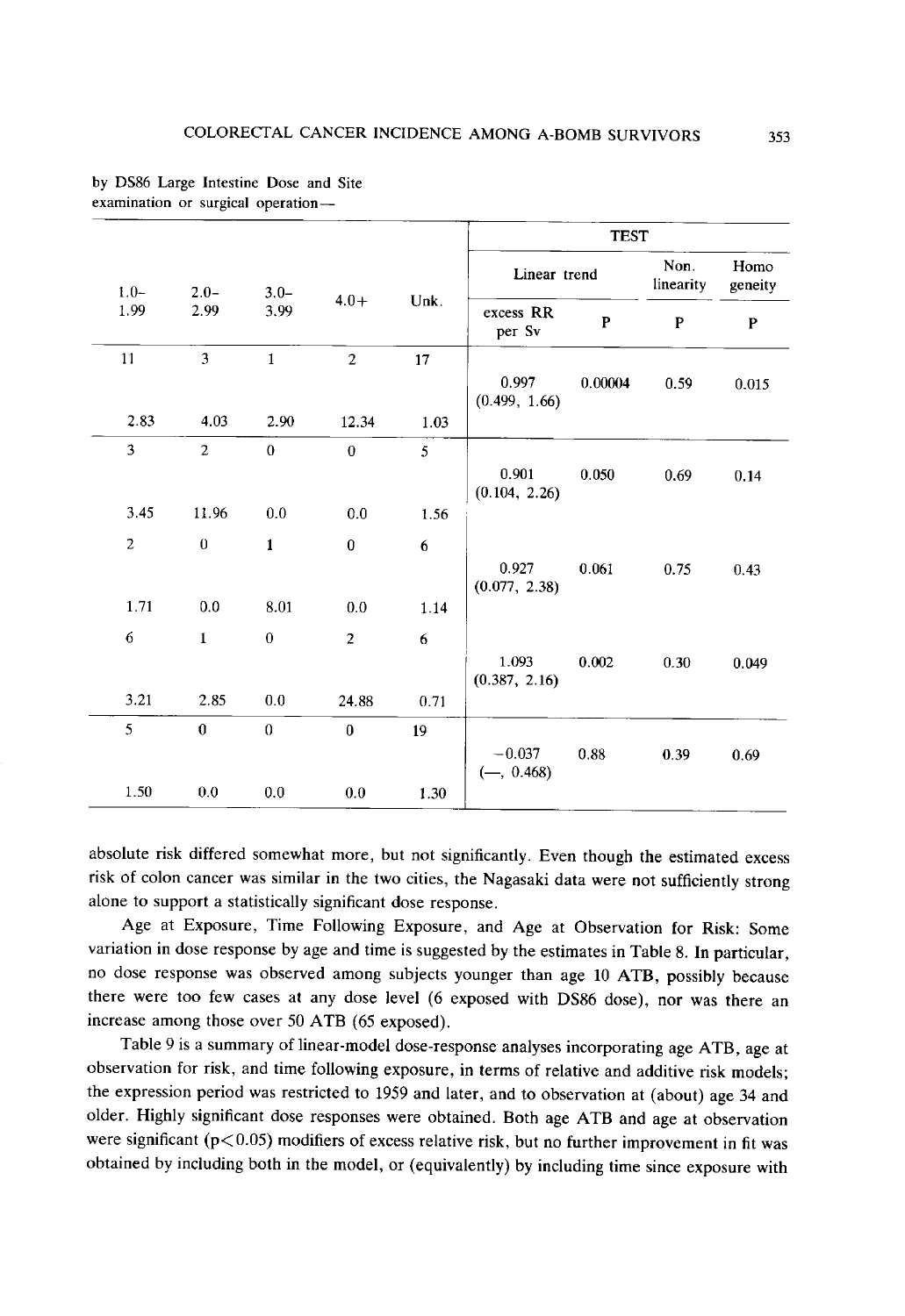

Figure. 1. Dose response of incidence from colorectal cancer by site, 1950-80. (Bars indicate 90% confidence interval of relative risks, NIC: Not In City at the time of bombing, UNK: unknown dose)

either age variable. Neither of the age variables, nor time since exposure, was a significant modifier of the estimated dose response on the additive scale. Parallel analyses (not shown), in which the assumed period of expression was not restricted, gave less crisp results, and tended to confirm the correctness of the restriction used. The fitted models suggest that relative risks, if they change at all over time following exposure, may tend to decrease for cohorts exposed at young ages, and increase for cohorts exposed at older ages.

## **DISCUSSION**

Mortality vs. incidence For cancers of high fatality, like those of the colon and rectum, the main advantages of inferences based on incidence, as opposed to mortality ascertained from death certificates, are more timely ascertainment of cases and greater diagnostic accuracy and specificity. The numbers of cases obtained in the present study, for the period 1950-80, are comparable to the numbers of death certificate cases observed during  $1950-85^{3}$ . Certain inferences are very similar, such as the estimates of excess relative risk and the fact that colon cancer risks are elevated at high doses, while rectal cancer retes are not. In both studies there is little evidence that the excess relative risk for colon cancer varied by sex or, for fixed age ATB, over time following exposure; there is some evidence that it declined with increasing age ATB.

The studies differ in that the mortality-based estimates of relative risk for colon cancer were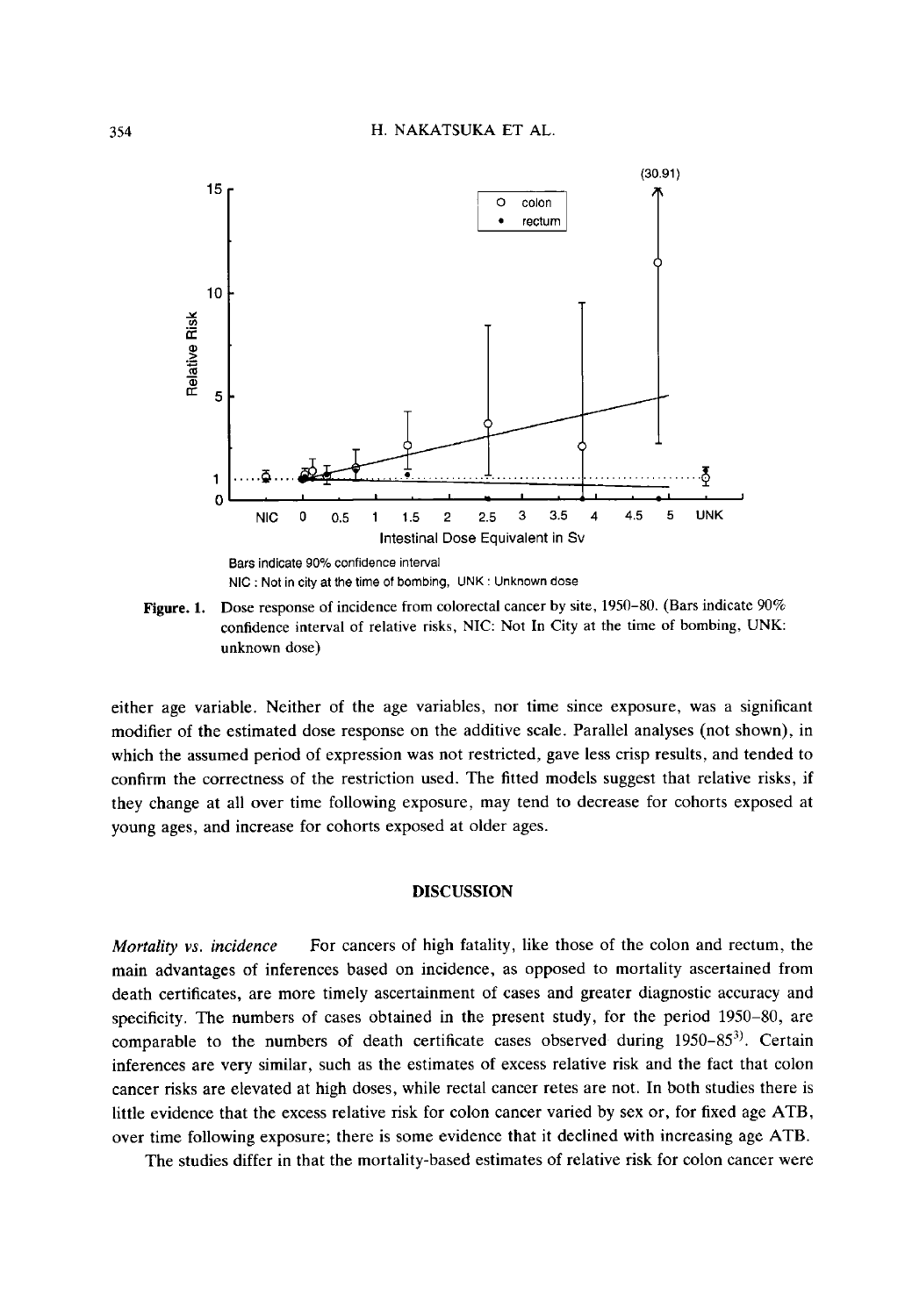| Modifying   |             | Crude Rate    |       | Excess RR <sup>+</sup> per Sv | Homog. |       | Excess Risk <sup>++</sup> per 10 <sup>4</sup> Sv | Homog. |
|-------------|-------------|---------------|-------|-------------------------------|--------|-------|--------------------------------------------------|--------|
| Factor      |             | per $10^4$ PY | Est.  | 90% C.I.                      | p      | Est.  | 90% C.I.                                         | p      |
| None        |             | 1.41          | 0.932 | 0.46, 1.55                    |        | 1.629 | 0.84, 2.63                                       |        |
| City        | н           | 1.56          | 0.931 | 0.42, 1.62                    | 0.999  | 1.804 | 0.83, 3.07                                       | 0.64   |
|             | N           | 0.91          | 0.932 | $-0.06, 2.77$                 |        | 1.268 | 0.20, 3.05                                       |        |
| Sex         | M           | 1.77          | 0.860 | 0.28, 1.73                    | 0.81   | 1.614 | 0.28, 3.48                                       | 0.97   |
|             | F           | 1.18          | 1.016 | 0.33, 2.02                    |        | 1.635 | 0.72, 2.88                                       |        |
| Age ATB     | < 20        | 0.26          | 3.746 | 1.17, 9.83                    | 0.073  | 1.673 | 0.63, 3.23                                       | 0.77   |
|             | $20 - 39$   | 1.73          | 0.959 | 0.31, 1.95                    |        | 1.828 | 0.63, 3.48                                       |        |
|             | $40+$       | 3.25          | 0.309 | $-$ , 1.15                    |        | 0.463 | $-3.49$                                          |        |
|             | < 1959      | 0.29          |       |                               |        |       |                                                  |        |
| Calendar    | 1959-66     | 0.95          | 1.355 | 0.08, 3.71                    | 0.86   | 1.561 | 0.40, 3.38                                       | 0.66   |
| Year        | $1967 - 74$ | 2.01          | 0.768 | 0.12, 1.79                    |        | 1.194 | 0.17, 2.79                                       |        |
|             | 1975-80     | 3.39          | 0.952 | 0.31, 1.92                    |        | 2.437 | 0.86, 4.67                                       |        |
|             | $<$ 35      | 0.09          |       |                               |        |       |                                                  |        |
| Approx.     | $35 - 49$   | 0.72          | 2.473 | 0.85, 5.64                    | 0.10   | 1.447 | 0.61, 2.64                                       | 0.92   |
| Age at Obs. | $50 - 64$   | 2.29          | 1.027 | 0.28, 2.25                    |        | 1.807 | 0.30, 3.88                                       |        |
|             | $65+$       | 5.79          | 0.271 | $-$ , 1.03                    |        | 2.177 | $-$ , 6.11                                       |        |

**Table 8.** Variation of colon cancer rates and estimated excess RR per Sv, excess risk per  $10<sup>4</sup>$  PYSv by various possible modifying factors. The assumed expression period is 1959-80 and age 35 or older at observation

<sup>†</sup>: based on the statified relative risk model.

 $\lambda = \lambda_0$  | 1 +  $\alpha$  Dose ·I(expression period)|, separately for each modifying factor group;  $\lambda_0$  is statified by city, sex, age ATB and time since exposure;

Dose is in Sv, I(expression period) =  $\begin{cases} 1 & \text{if period is after 1959 and attained age 35 or older.} \\ 0 & \text{others} \end{cases}$ 

<sup>††</sup>: based on the additive model with modelled baseline rates

 $\lambda = \lambda_0 + \alpha$  Dose I(expression period), separately for each modifying factor group;  $\lambda_0 = \exp(\beta_0)$  $+\beta_1$ CTTY +  $\beta_2$ SEX +  $\beta_3$ log(AGE) +  $\beta_3$ log(TSX) +  $\beta_4$ TSX), where AGE is attained age and TSX is time since exposure; dose is in Sv.

significnatly different between cities, while those in the present study were practially identical . This anomaly is probably a reflection of statistical instability due to the relatively small numbers of cases at any dose level among Nagasaki survivors. Indeed, given the lack of a major qualitative difference between the doses from the two bombs according to DS86, it is difficult to imagine a biological reason why there should be a radiation-related effect in one city and not in the other.

 $LSS$  vs. medically-irradiated populations Given the circumstances of their exposure, it is easy to forget that the overwhelming majority of LSS sample members were exposed to relatively low levels of radiation, and that the highest intestinal doses observed tend to be low in comparison to those in many medically-irradiated populations under study<sup>19-26</sup>). Comparisons with studies of medically-irradiated subjects are complicated by the fact that the colon is not a compact organ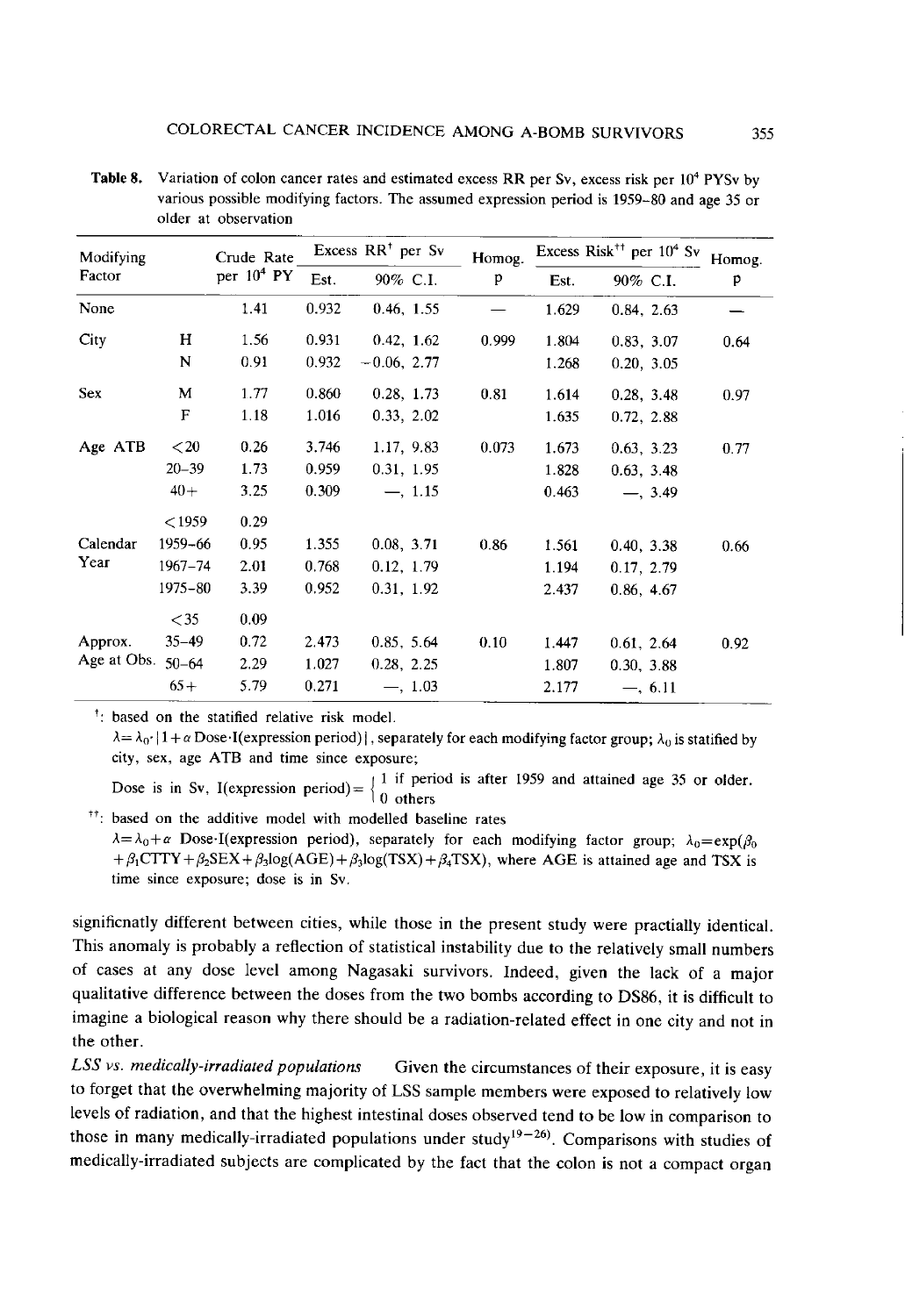Table 9. Summary of analyses of the modifying effects on colon cancer dose response of age ATB, age at observation for risk, and time following exposure. Expression period 1959-80 and observation age 35 or greater.

| А. | Stratified relative risk model <sup>+</sup> |  |  |
|----|---------------------------------------------|--|--|
|    |                                             |  |  |

|                           | Regression Coefficients (Parameter Estimates) |                  |                   |                             |                                 |       |          |                                                      |  |  |
|---------------------------|-----------------------------------------------|------------------|-------------------|-----------------------------|---------------------------------|-------|----------|------------------------------------------------------|--|--|
|                           |                                               |                  |                   | Modifying Factors $(\beta)$ |                                 |       | Deviance | Commentary                                           |  |  |
| Dose $(a)$ <sup>†††</sup> | Age<br>ATB                                    | AGE<br>Obs.      | Time              | Age Obs.                    | Age ATB Age ATB Age Obs<br>Time | Time  |          |                                                      |  |  |
| 0.93                      |                                               |                  |                   |                             |                                 |       | 460.044  |                                                      |  |  |
| 1.63                      | $-0.064$                                      |                  |                   |                             |                                 |       | 454.915  | Dose response decreases                              |  |  |
| 3.43                      |                                               | $-0.079$         |                   |                             |                                 |       | 453.799  | with increasing age ATB<br>$(p=0.19)$ and with in-   |  |  |
| 0.847                     |                                               |                  | 0.011             |                             |                                 |       | 460.022  | creasing age at observa-                             |  |  |
| 3.57                      |                                               | $0.0048 - 0.084$ |                   |                             |                                 |       | 453.794  | tion $(p=.014)$ , but not<br>with increasing<br>time |  |  |
| 3.57                      | $-0.079$                                      |                  | $-0.084$          |                             |                                 |       | 453.794  | since exposure.                                      |  |  |
| 3.57                      |                                               |                  | $-0.079 - 0.0048$ |                             |                                 |       | 453.794  |                                                      |  |  |
| 2.92                      |                                               | $0.0099 - 0.076$ |                   | $-0.0008$                   |                                 |       | 453.713  | There is some evidence<br>that excess risk may vary  |  |  |
| 2.57                      | $-0.320$                                      |                  | $-0.089$          |                             | 0.021                           |       | 449.846  | differently over time for<br>different ages ATB or   |  |  |
| 15.2                      |                                               | $-0.252 - 0.080$ |                   |                             |                                 | 0.016 | 450.220  | ages at observation.                                 |  |  |

<sup>t</sup>:  $\lambda = \lambda_0$  { 1 + a Dose ·I(expression period) ·exp( $\beta$ X) | ;  $\lambda_0$  is stratified by city, sex, age ATB and time since exposure; dose is in Sv, X is one or more radiation effect modifiers, such as age ATB, age at observation, time since exposure, or an interaction term and translated to have mean zero.

| Regression Coefficients (Parameter Estimates) |                             |             |       |           |        |                                  |         |                                                                                                                                                                                                                   |
|-----------------------------------------------|-----------------------------|-------------|-------|-----------|--------|----------------------------------|---------|-------------------------------------------------------------------------------------------------------------------------------------------------------------------------------------------------------------------|
| Dose $(\alpha)^{++}$                          | Modifying Factors $(\beta)$ |             |       |           |        |                                  | Deviace | Commentary                                                                                                                                                                                                        |
|                                               | Age<br>ATB                  | Age<br>Obs. | Time  | Age Obs.  | Time   | Age ATB Age ATB Age Obs.<br>Time |         |                                                                                                                                                                                                                   |
| 1.63                                          |                             |             |       |           |        |                                  | 728.430 | There is no evidence of<br>variation in dose-related<br>excess absolute risk by<br>age ATB, age at observa-<br>tion, or time since expo-<br>sure, whether these vari-<br>ables appear alone or in<br>combination. |
| 1.64                                          | 0.0060                      |             |       |           |        |                                  | 728.374 |                                                                                                                                                                                                                   |
| 1.48                                          |                             | $-0.019$    |       |           |        |                                  | 727.915 |                                                                                                                                                                                                                   |
| 1.26                                          |                             |             | 0.044 |           |        |                                  | 727.780 |                                                                                                                                                                                                                   |
| 1.13                                          | $-0.044$                    | 0.064       |       |           |        |                                  | 727.189 |                                                                                                                                                                                                                   |
| 1.13                                          | 0.020                       |             | 0.064 |           |        |                                  | 727.189 |                                                                                                                                                                                                                   |
| 1.13                                          |                             | 0.020       | 0.044 |           |        |                                  | 727.189 |                                                                                                                                                                                                                   |
| 0.71                                          | $-0.032$                    | 0.086       |       | $-0.0019$ |        |                                  | 726.301 |                                                                                                                                                                                                                   |
| 1.10                                          | $-0.025$                    |             | 0.060 |           | 0.0046 |                                  | 726.334 |                                                                                                                                                                                                                   |
| 1.57                                          |                             | $-0.015$    | 0.023 |           |        | 0.0037                           | 726.417 |                                                                                                                                                                                                                   |

B. Additive model with modelled baseline rates<sup> $\dagger$ t</sup>

<sup>††</sup>:  $\lambda = \lambda_0 + a$ Dose·I(expression period) •exp( $aX$ );  $\lambda_0 = \exp(\beta_0 + \beta_1CITY + B_2SEX + \beta_3\log(AGE) +$  $\beta_3$ log(TSX) +  $\beta_4$ TSX), where AGE is attained age and TSX is time since exposure; dose is in Sv, X is a radiation effect modifier, such as age ATB, age at observation, time since exposure, or an interaction term and translated to have mean zero.

 $t$ <sup>tt</sup>: Excess relative or absolute risk per Sv, at the person-year weighted mean values of the modifying factors in the model (i.e. at age 24.9 ATB, age 44.2 at obervation, and/or 19.2 years after exposure).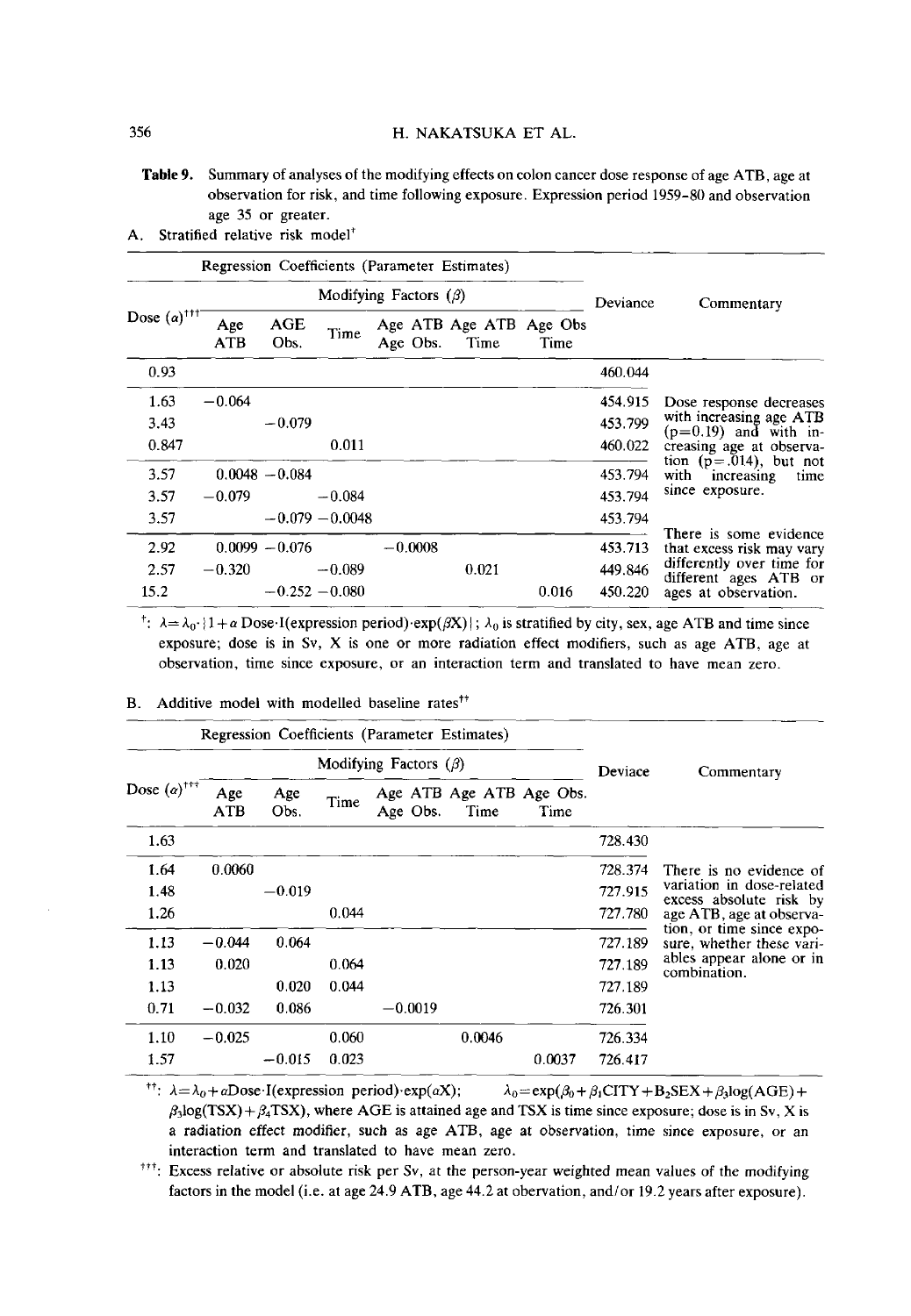and, depending upon the procedure, may receive markedly non-uniform dose. For example, doses to the rectum from external x-ray sources and intracavity radium used to treat cervical cancer in a large international study<sup>24,25</sup> were uniformly high (30–60 Gy), whereas doses to different parts of the colon ranged from 3.7 to 31.6 Gy, with an average of 24.2. In that study, an excess risk of rectal cancer was found, but colon cancer risk was not increased. In another study, of cancer following intracavity radium treatment (targeted at the ovaries) for uterine bleeding, Inskip et al.<sup>26)</sup> found excess cancer risk for the colon but not the rectum. There, however, rectal doses were only about 3 Gy (10th–90th percentiles 1.5–4.8), whereas the median dose was 1.3 Gy (0.6-2.0) for the entire colon but 0.4 Gy (0.2-0.7) for the transverse colon and 2.9 Gy (1.4-4.6) for the sigmoid colon; that is, organ doses and their distribution over the organs of concern here, while not uniform, were more like those received by the A-bomb survivors. A possible exception to the pattern of radiation carcinogenesis at high doses for the rectum and at low doses for the colon is a study of another population irradiated by external x-ray beam for uterine bleeding<sup>22)</sup>, in which excess risks of both colon and rectum cancer were found. The latter excess  $(RR = 1.5$  based on 8 deaths) was not statistically significant, however, and there may well be no anomaly to be explained.

Subsites within the colon The marked difference in radiation sensitivity betwene the colon and rectum demonstrated by this and other studies suggests the possibility of differences within the colon. In fact, however, estimated relative risks were apparently homogeneous among the cecum and ascending, transverse and descending, and sigmoid colon. This finding is new information that could not have been obtained from the mortality studies . The statistical evidence for an excess cancer risk for the sigmoid colon was stronger than for the other parts , but only because the total number of cancers was greater.

Histological type In Japan, about 90% of colorectal cancers examined for histological type are well-differentiated or moderately-differentiated adenocarcinomas , and the proportions of poorly differentiated adeocarcinoma, mucinous carcinoma, and signet-ring cell carcinoma are low<sup>27)</sup>. The distribution found in this study was essentially the same, with no evidence of differences by radiation dose for cancers of either the colon or rectum. Castro et al.<sup>23)</sup> reported that mucinous carcinoma accounted for a large proportion of colorectal cancers developing after radiation therapy for uterine lesions, but that study population , in which an excess of rectal cancers was observed, received massive local doses of tens of Gy and for that reason may not be comparable with this one. In studies of the A-bomb survivor population involving other cancer sites, no dose-related sub-type differences have been found for thyroid<sup>28)</sup> or breast cancer<sup>15,29)</sup>. There is some evidence, however, that carcinomas of poor differentiation are more frequent at high radiation doses, such as small cell carcinoma of the  $lung<sup>30,31</sup>$  and poorly differentiated adenocarcinoma of the stomach<sup>32)</sup>. Given the rather small numbers of high-dose cases with histological diagnoses (Table 2), it is still possible that dose-related differences in histological type may in time emerge.

Age and time considerations As with most cancer sites, it has proved difficult to determine with any precision the minimum time from exposure until the appearance of an excess colon cancer risk, or the minimum age at which an excess can be seen. In the present analysis the evident influence on additive model risk estimates of the assumed minimum time to expression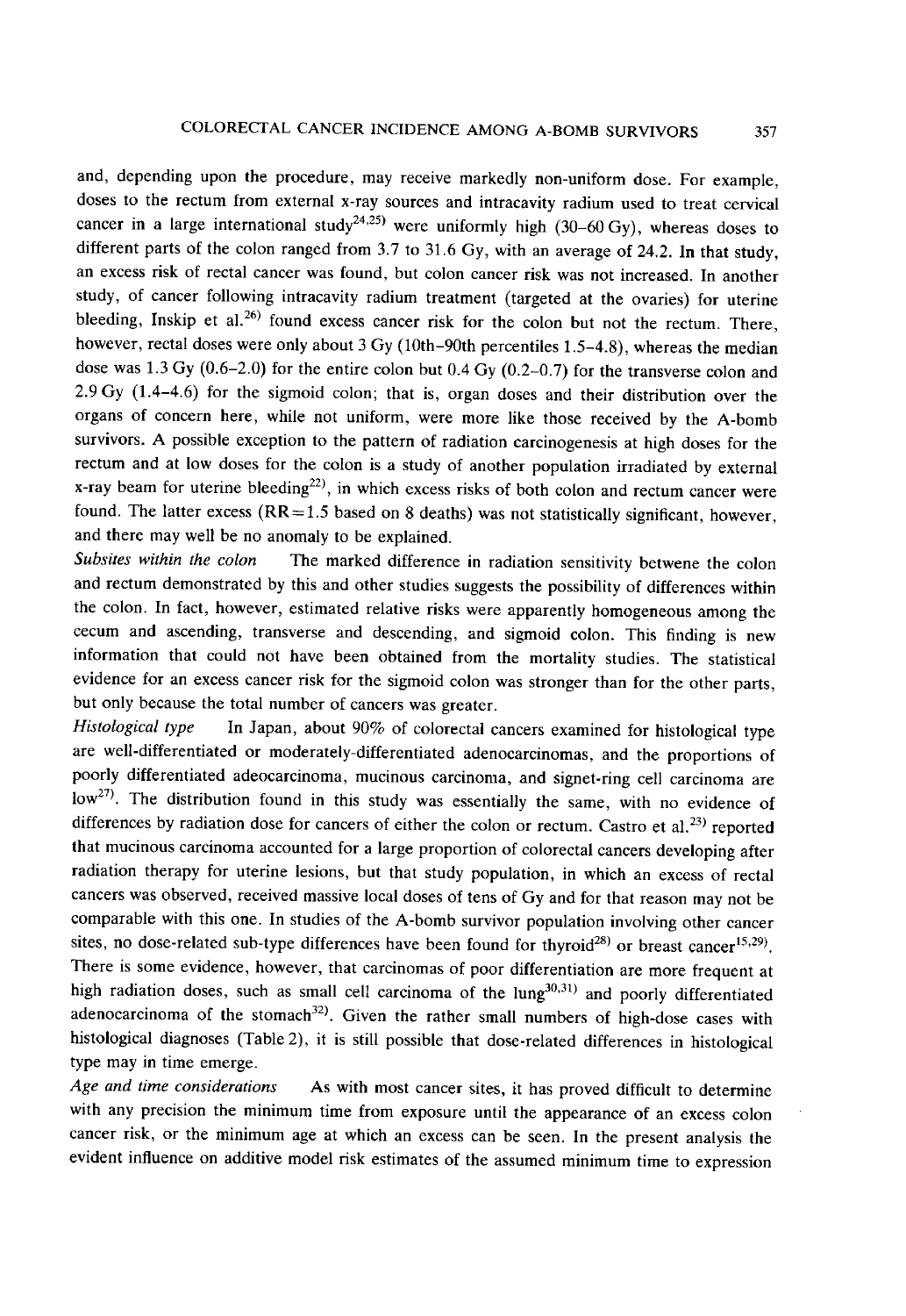may reflect a latent period for radiation-induced cancer, but it is also possible that case ascertainment simply was incomplete for the period 1950-57, that is, before the establishment of the Hiroshima and Nagasaki tumor registires. The additional working assumption, that excess risk was unimportant before about age 34, is consistent with, and partly depended upon, the lack of evidence for a dose response among survivors who were under age 10 ATB; the youngest of this group had barely reached age 35 by the end of 1980.

The possible influences of age at exposure and age at observation for risk are difficult to untangle in these data. For example, sharp contrasts in estimated excess relative risk are obtained for colon cancer by comparing exposure ages under and over 25 (2.96 at one Gy, based on 49 cases, vs. 0.60 based on 314 cases, respectively), and by comparing cases disgnosed before and after age 50 (excess RR per Gy, 3.09, based on 45 cases, vs. 0.65 based on 318 cases at older ages). The higher estimates were based on relatively small numbers of cases; given that all persons who were under age 25 in 1945 were under age 60 during the period 1963-80, and all of the people who were under age 50 during this period were younger than 33 ATB, it is perhaps unsurprising that we have been unable to discriminate between the influences of these two variables, and that no significant improvement in fit was obtained by fitting more complex models in age ATB, age at observation, and time since exposure. The question is an important one, nevertheless, because very different lifetime projections of risk are obtained using models in which excess relative risk per unit dose depends only upon age ATB or, alternatively, upon age at observation. Also, dependence upon exposure age suggests that sensitivity to radiation carcinogenesis may vary with age, whereas dependence upon age at diagnosis might well reflect a competition between radiation and other causes of colon cancer that occur throughout life. It is interesting in this connection that, with the restricted expression period assumed in the analysis, the additive model fit the data about as well as the relative risk model, and that fit was not improved by the addition to the additive model of terms in age ATB, age at observation, and time following exposure (Table 9). Only further follow-up of this population will resolve this complicated issue.

No excess colon cancer risk was observed among survivors 0-9 year of age ATB. This does not necessarily mean that none will occur. In fact, the colon cancer experience as of 1980 bears certain resemblances to the observed breast cancer experince of 6 and more years earlier; the significant, and marked excess first seen in the  $1950-80$  material<sup>15)</sup> was not even suggested by the data for 1950-74<sup>33)</sup>.

Epidemiological considerations The etiologies of cancer of the colon and rectum appear to differ, especially when the recto-sigmoid junction is distinguished from the rectum proper<sup>34)</sup>. Colon cancer has greater variability of rates among different countries, and its risk has a greater tendency to increase among persons who migrate from countries of low incidence, like Japan, to countries of high incidence, like the United States<sup>35)</sup>. Colon cancer mortality and morbidity have been increasing rather markedly in recent years in Japan<sup>36,37)</sup>, a tendency that may possibly be linked to changes in diet, whereas rectal cancer rates have been more stable. Sugano $38$ ) has classified rectal cancer as a "basic" cancer, relatively unsusceptible to changes in environment and life style, as contrasted with cancers of the "changeable" type, including colon cancer. This distinction seems particularly apt with respect to the excess risk associated with radiation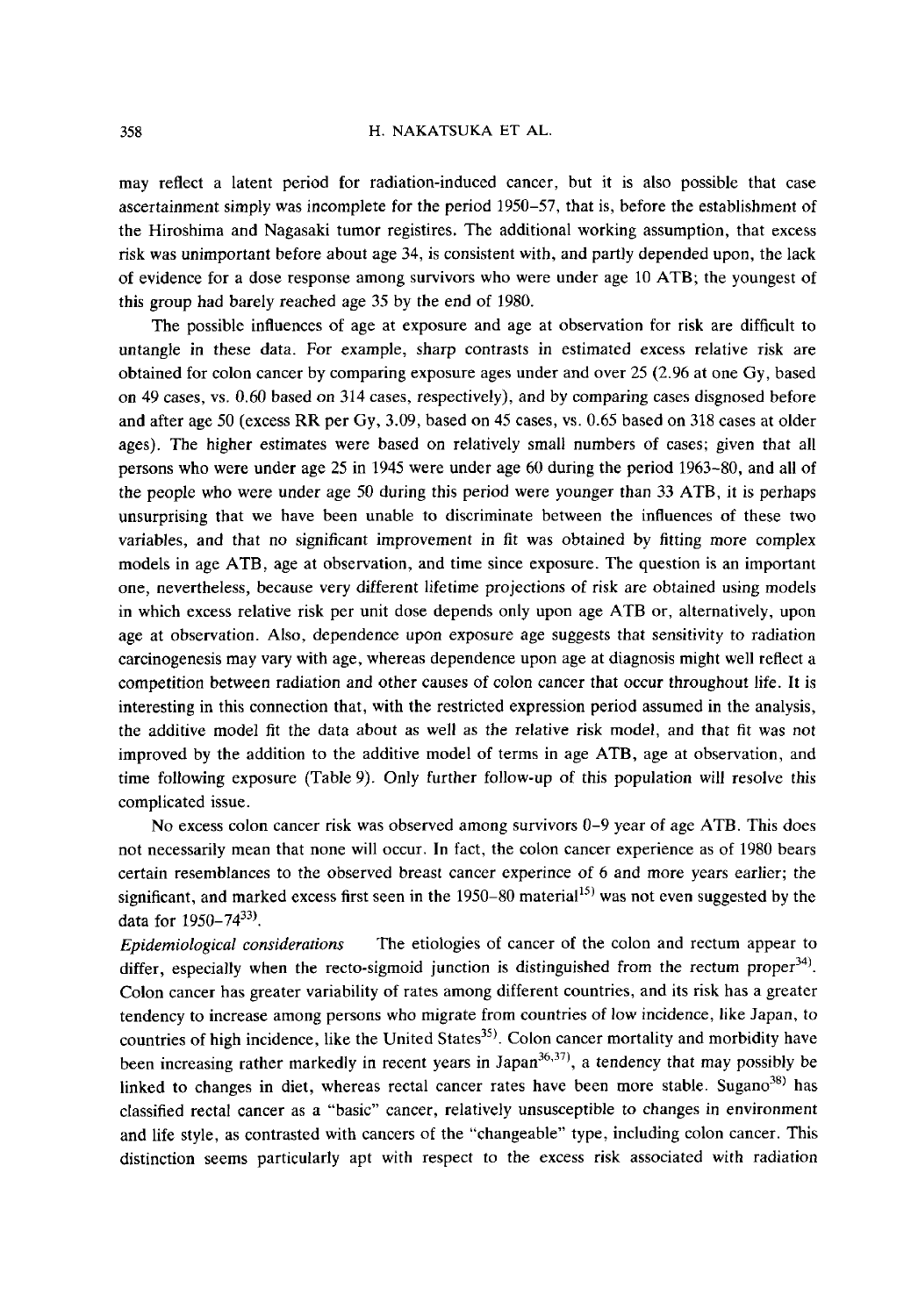exposure of low to moderate dose.

A question of considerable interest with respect to radiation protection, as well as cancer etiology, is the extent to which other colon cancer risk factors may modify the excess risk associated with radiation exposure. Because Japanese baseline rates for both cancers are low, transport of LSS-based risk estimates to another population with higher baseline rates is highly sensitive to whether relative or absolute risks are assumed to be the same in the two populations<sup>39)</sup>. Case-control interview study results now being analyzed<sup>40)</sup> may be informative about risk factors such as diet (the factor most often cited as probably responsible for differences in rates between Japan and the  $U.S.<sup>34,35,37</sup>$ ) in the LSS sample, but it is likely that greater numbers of cases at high dose levels will need to be obtained, through longer follow-up, before useful information can be obtained on possible modification by these factors of radiation dose effects.

#### ACKNOWLEDGEMENTS

We would like to express our deep appreciation to Drs. Hiroo Kato and Toshio Fujikura for their cooperation in the planning and design of this study. We also are grateful to Mr. Eiji Nakajima of the department of Statistics for his cooperation in the confirmation of cases. We wish especially to thank Dr. Kiyohiko Mabuchi, Chief of the Departments of Epidemiology and Epidemiologic Pathology at RERF, for his encourgement and support, and for many valuable suggestions.

 We wish to thank the Hiroshima Prefectural Tumor Tissue Registry Committee, the Tumor Registry Committee of the Hiroshima City Medical Association, the Nagasaki Tumor Tissue Registry Committee, and the Tumor Statistics Committee of the Nagasaki City Medical Association for providing precious materials for this study as well as the various facilities participating in the tumor and tissue registry operations. We would also like to express our heartfelt thanks to all of those organizations and their staff for cooperation in case ascertainment by review of the clinical records, conduct of microscopic examinations of tissue specimens, and in responding to mail surveys.

#### **REFERENCES**

- 1. Schottenfeld, D. and Winawer, S. J. (1982) Large Intestine. In "Cancer Epidemiology and Prevention", Ed. by D. Schottenfeld and J. F. Jr. Fraumeni, pp. 703-727, W. B. Saunders, Philadelphia.
- 2. Land, C. E. (1986) Carcinogenic effect of radiation on the human digestive tract and other organs. In "Radiation Carcinogenesis" , Ed. by A. C. Upton, R. E. Albert, F. Burns and R. E. Shore, pp. 347 378, Elsevier/North Holland, New York.
- 3. Shimizu, Y. Kato, H. and Schull, W. J. (1990) Studies of the mortality of A-bomb survivors. 9. Mortality, 1950-85; Part 2. Cancer mortality based on the recently revised doses (DS86). Radiat. Res. 121: 120-141.
- 4. Beebe, G. W. Kato, H. and Land, C. E. (1978) Studies of the mortality of A-bomb survivors. 6.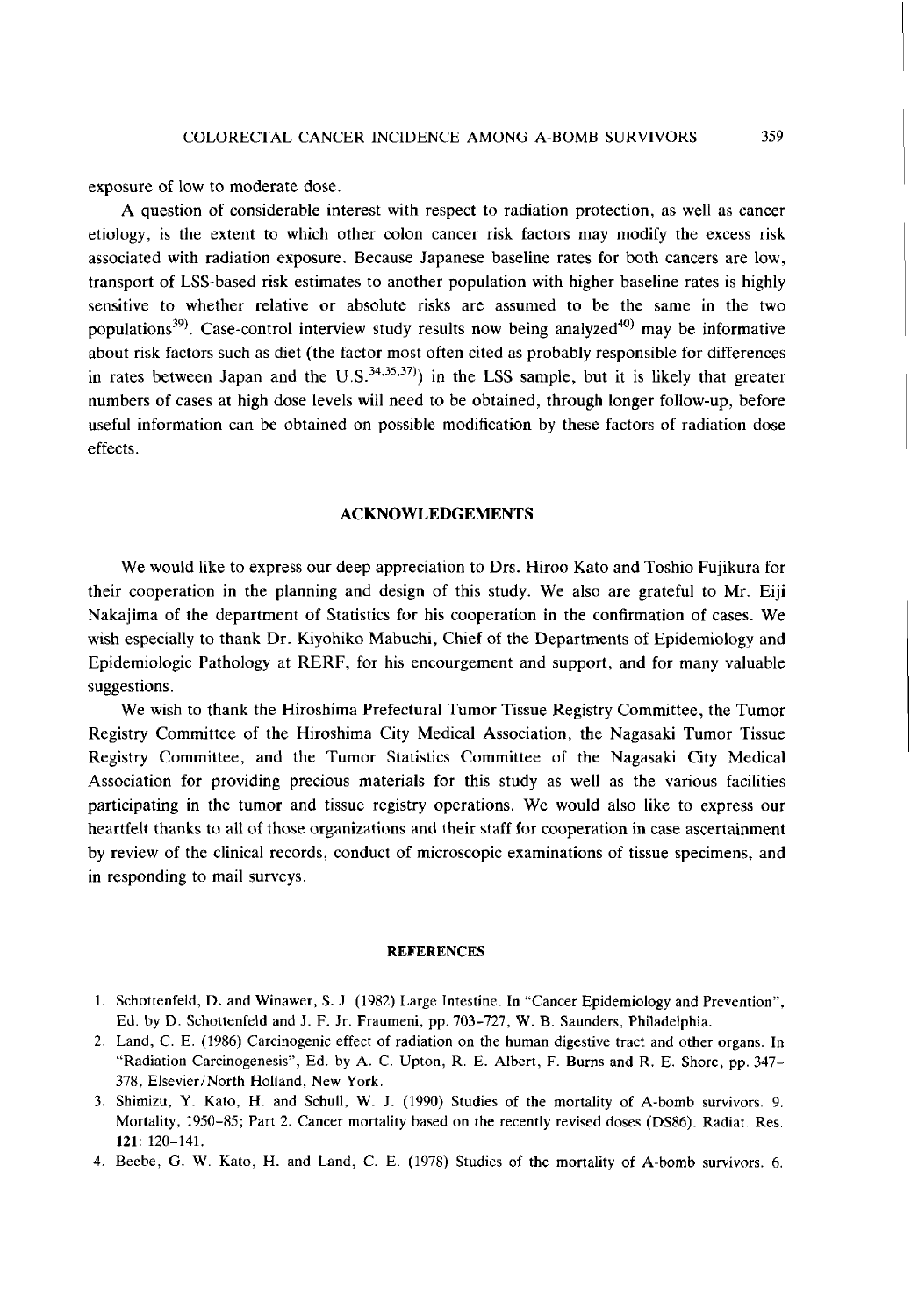Mortality and radiation dose, 1950-1974. Radiat. Res. 75: 138-201.

- 5. Wakabayashi, T. Kato H. Ikeda, T. and Schull, W. J. (1983) Studies of the mortality of A-bomb survivors, Report 7, Part III. Incidence of cancer in 1959-1978, based on the tumor registry, Nagasaki. Radiat. Res. 93: 112-146.
- 6. Yamamoto, T. Moriyama, I. M. Asano, M. and Guralnick, L. (1978) RERF Pathology Studies, Hiroshima and Nagasaki, Report 4.; The Autopsy Program and the Life Span Study, January 1961 December 1975. (RERF Technical Report 18-78).
- 7. Nakatsuka, H. and Ezaki, H. (1986) Colorectal cancer among atomic bomb survivors. In "Cancer in Atomic Bomb Survivors: Gann. Monograph on Cancer Research No. 32", Ed. by I. Shigematsu and A. Kagan, pp. 155-165, Japan Scientific Societies Press, Tokyo.
- 8. Kato, H. and Schull W. J. (1982) Studies of the mortality of A-bomb survivors. 7. Mortality, 1950 1978; Part 1. Cancer mortality. Radiat. Res. 90: 395-432.
- 9. Japanese Research Society for Cancer of Colon and Rectum (Ed.) (1983) General Rules for Clinical and Pathological Studies on Cancer of Colon, Rectum and Anus, Kanehara K. K., Tokyo. (in Japanese)
- 10. Preston, D. L. and Pierce, D. A. (1988) The effect of changes in the dosimetry on cancer mortality risk estimates in the atomic bomb survivors. Radiat. Res. 114: 437-466.
- 11. International Commission on Radiological Protection (1991) 1990 Recommendations of the Internation al Commission on Radiological Protection. ICRP Publication 60. Annals of the ICRP, vol. 21 nos. 1-3.
- 12. Land, C. E. and Sinclair, W. K. (1991) The relative contributions of different cancer sites to the overall detriment associated with low-dose radiation exposre. Annals of the ICRP 22: 31-57.
- 13. National Council on Radiation Protection and Measurement (1989) The Relative Biological Effective ness of Radiations of Different Quality. pp. 218, NCRP Report No. 1014. Bethesda.
- 14. Beebe, G. W. Kato, H. and Land, C. E. (1971) Studies of the mortality of A-bomb survivors; Mortality and radiation dose, 1950-1966. Radiat. Res. 48: 613-649.
- 15. Tokunaga, M. Land, C. E. Yamamoto, T. Asano, M. Tokuoka, S. Ezaki, H. and Nishimori, I. (1987) Incidence of female breast cancer among atomic bomb survivors, Hiroshima and Nagasaki, 1950-1980. Radiat. Res. 112: 243-273.
- 16. Beebe, G. W. and Usagawa, M. (1968) The major ABCC samples. Hiroshima; ABCC Technical Report 12-68.
- 17. Preston, D. L. Lubin, J. H. and Pierce, D. A. (1991) Epicure User's Guide. Hirosoft Internat Corp., Seattle.
- 18. Preston, D. L. Kato, H. Kopecky, K. J. and Fujita, S. (1987) Studies of the mortality of A-bomb survivors. 8. Cancer mortality, 1950-1982. Radiat. Res. 111: 151-178.
- 19. Brinkley, D. and Haybittle, J. L. (1969) The late effects of artificial menopause by x-radiation. Br. J. Radiol. 42: 519-521.
- 20. Dickson, R. J. (1969) The late results of radium treatment for benign uterine hemorrhage. Br. J. Radiol. 42: 582-594.
- 21. Wagoner, J. K. (1984) Leukemia and other malignancies following radiation therapy for benign gynecological disorders. In "Radiation Carcinogenesis: Epidemiology and Biological Significance", Ed. by J. D. Boice, Jr., J. F. Fraumeni, pp. 153-160, Jr. Raven Press, New York.
- 22. Smith, P. G. and Doll, R. (1976) Late effects of x irradiation in patients treated for metropathia haemorrhagica. Br. J. Radiol. 49: 224-232.
- 23. Castro, E. B. Rosen, P. P. and Quan, S. H. Q. (1973) Carcinoma of large intestine in patients irradiated for carcinoma of cervix and uterus. Cancer 31: 45-52.
- 24. Boice, J. D. Jr. Engholm, G. Kleinerman, R. A. Blettner, M. Stovall, M. Lisco, H. Moloney, W. C. Austin, D. F. Bosch, A. Cookfair, D. L. krementz, E. T. Latourette, H. B. Merrill, J. A. Peters, L. J. Schulz, M. D. Storm, H. H. Bjorkholm, E. Pettersson, F. Bell, C. M. J. Coleman, M. P. Fraser, P. Neal, F. E. Prior, P. Choi, N. W. Hislop, T. G. Koch, M. Kreiger, N. Robb, D. Robson, D. Thomson, D. H. Von Fournier, D. Frischkorn, R. Kjorstad, K. Rimpela, A. Pejovic, M. H. Pompe-Kirn, V. Stankusova, H. Berrino, F. Sigurdsson, K. Hutchison, G. B. and MacMahon, B. (1988) Radiation dose